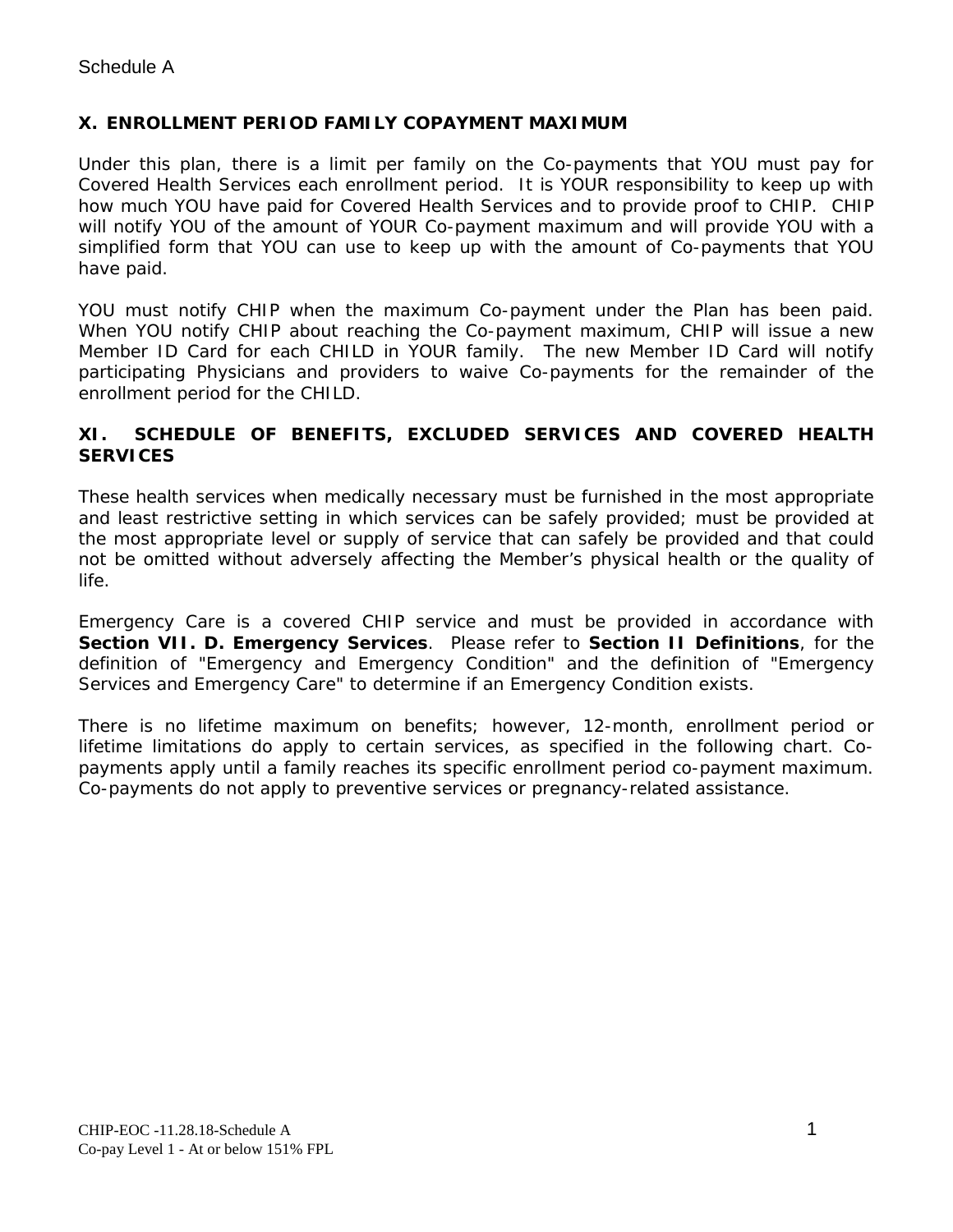| <b>Covered Benefit</b>                 |                | <b>Limitations</b>              | Co-payments*   |
|----------------------------------------|----------------|---------------------------------|----------------|
| <b>Inpatient General Acute and</b>     |                | Requires authorization for non- | \$35 inpatient |
| <b>Inpatient Rehabilitation</b>        |                | Emergency Care and care         | co-payment per |
| <b>Hospital Services</b>               |                | following stabilization of an   | admission.     |
|                                        |                | <b>Emergency Condition.</b>     |                |
| Services include:                      | $\blacksquare$ | Requires authorization for in-  |                |
| Hospital-provided Physician or         |                | network or out-of-network       |                |
| Provider services                      |                | facility and Physician services |                |
| Semi-private room and board<br>Ξ       |                | for a mother and her            |                |
| (or private if medically               |                | newborn(s) after 48 hours       |                |
| necessary as certified by              |                | following an uncomplicated      |                |
| attending)                             |                | vaginal delivery and after 96   |                |
| General nursing care<br>Ξ              |                | hours following an              |                |
| Special duty nursing when<br>Ξ         |                | uncomplicated delivery by       |                |
| medically necessary                    |                | caesarian section.              |                |
| <b>ICU and services</b><br>П           |                |                                 |                |
| Patient meals and special diets<br>П   |                |                                 |                |
| Operating, recovery and other<br>П     |                |                                 |                |
| treatment rooms                        |                |                                 |                |
| Anesthesia and administration<br>П     |                |                                 |                |
| (facility technical component)         |                |                                 |                |
| Surgical dressings, trays, casts,<br>Ξ |                |                                 |                |
| splints                                |                |                                 |                |
| Drugs, medications and<br>Ξ            |                |                                 |                |
| biologicals                            |                |                                 |                |
| Blood or blood products that are<br>Ξ  |                |                                 |                |
| not provided free-of-charge to         |                |                                 |                |
| the patient and their                  |                |                                 |                |
| administration                         |                |                                 |                |
| X-rays, imaging and other<br>٠         |                |                                 |                |
| radiological tests (facility           |                |                                 |                |
| technical component)                   |                |                                 |                |
| Laboratory and pathology<br>٠          |                |                                 |                |
| services (facility technical           |                |                                 |                |
| component)                             |                |                                 |                |
| Machine diagnostic tests (EEGs,<br>Е   |                |                                 |                |
| EKGs, etc.)                            |                |                                 |                |
| Oxygen services and inhalation<br>П    |                |                                 |                |
| therapy                                |                |                                 |                |
| Radiation and chemotherapy<br>П        |                |                                 |                |
| Access to DSHS-designated<br>П         |                |                                 |                |
| Level III perinatal centers or         |                |                                 |                |
| Hospitals meeting equivalent           |                |                                 |                |
| levels of care                         |                |                                 |                |
| In-network or out-of-network           |                |                                 |                |
| facility and Physician services        |                |                                 |                |
| CHIP-EOC -11.28.18-Schedule A          |                |                                 | $\overline{2}$ |

Co-pay Level 1 - At or below 151% FPL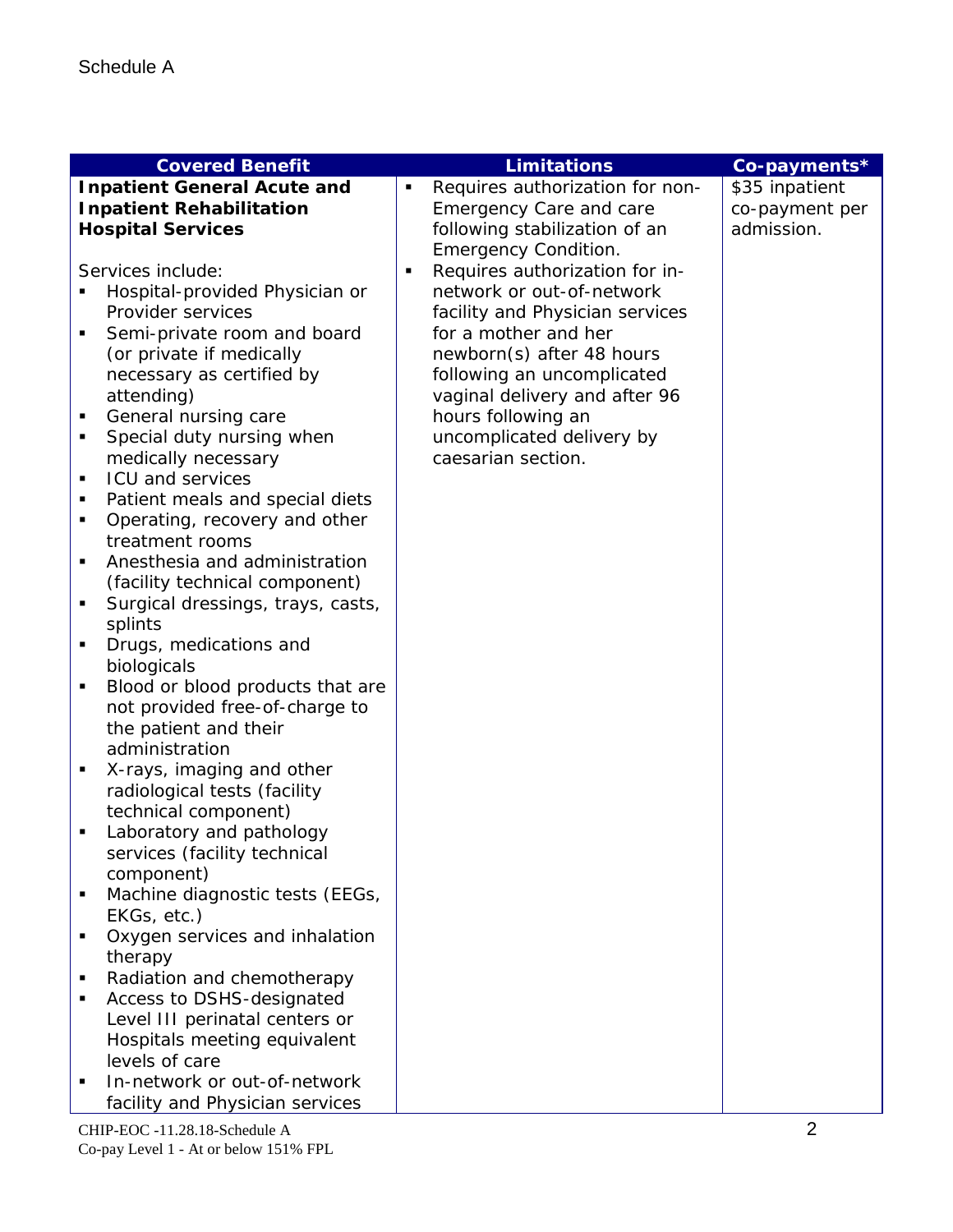|   | <b>Covered Benefit</b>                                  | <b>Limitations</b> | Co-payments* |
|---|---------------------------------------------------------|--------------------|--------------|
|   | for a mother and her                                    |                    |              |
|   | newborn(s) for a minimum of                             |                    |              |
|   | 48 hours following an                                   |                    |              |
|   | uncomplicated vaginal delivery                          |                    |              |
|   | and 96 hours following an                               |                    |              |
|   | uncomplicated delivery by                               |                    |              |
|   | caesarian section.                                      |                    |              |
| п | Hospital, physician and related                         |                    |              |
|   | medical services, such as                               |                    |              |
|   | anesthesia, associated with                             |                    |              |
|   | dental care.                                            |                    |              |
| Ξ | Inpatient services associated                           |                    |              |
|   | with (a) miscarriage or (b) a                           |                    |              |
|   | non-viable pregnancy (molar                             |                    |              |
|   | pregnancy, ectopic pregnancy,                           |                    |              |
|   | or a fetus that expired in utero.)                      |                    |              |
|   | Inpatient services associated                           |                    |              |
|   | with miscarriage or non-viable                          |                    |              |
|   | pregnancy include, but are not                          |                    |              |
|   | limited to:                                             |                    |              |
|   | dilation and curettage (D&C)                            |                    |              |
|   | procedures;                                             |                    |              |
|   | appropriate provider-                                   |                    |              |
|   | administered medications;                               |                    |              |
|   | ultrasounds; and                                        |                    |              |
|   | histological examination of                             |                    |              |
|   | tissue samples.                                         |                    |              |
| ٠ | Pre-surgical or post-surgical                           |                    |              |
|   | orthodontic services for                                |                    |              |
|   | medically necessary treatment                           |                    |              |
|   | of craniofacial anomalies                               |                    |              |
|   | requiring surgical intervention                         |                    |              |
|   | and delivered as part of a                              |                    |              |
|   | proposed and clearly outlined                           |                    |              |
|   | treatment plan to treat:<br>cleft lip and/or palate; or |                    |              |
|   | severe traumatic, skeletal                              |                    |              |
|   | and/or congenital                                       |                    |              |
|   | craniofacial deviations;<br>or                          |                    |              |
|   | severe facial asymmetry                                 |                    |              |
|   | secondary to skeletal                                   |                    |              |
|   | defects, congenital                                     |                    |              |
|   | syndromal condition and/or                              |                    |              |
|   | tumor growth or its                                     |                    |              |
|   | treatment.                                              |                    |              |
|   | Surgical implants                                       |                    |              |
|   | Other artificial aids including                         |                    |              |
|   |                                                         |                    |              |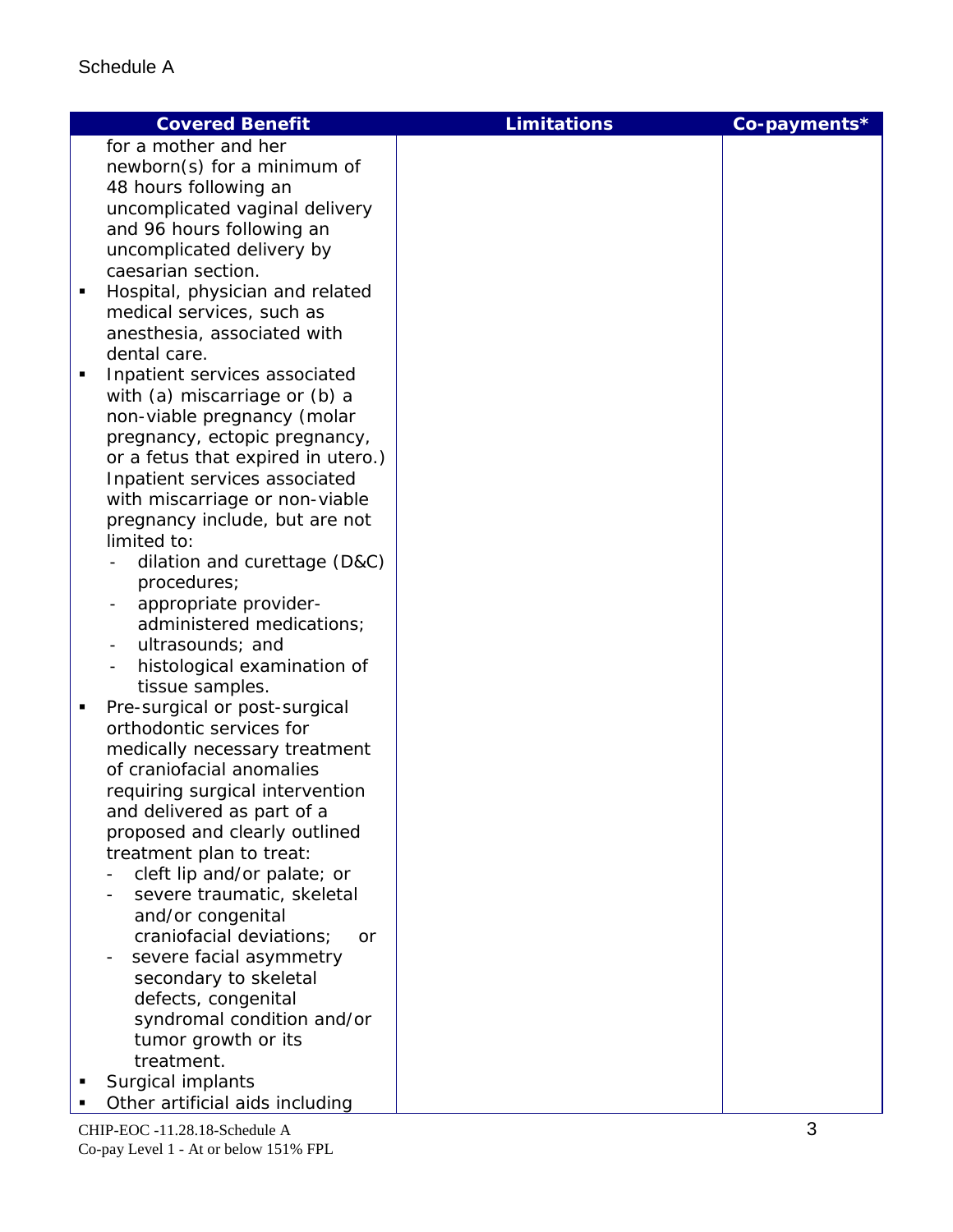|   | <b>Covered Benefit</b>                 |   | <b>Limitations</b>              | Co-payments*     |
|---|----------------------------------------|---|---------------------------------|------------------|
|   | surgical implants                      |   |                                 |                  |
|   | Inpatient services for a               |   |                                 |                  |
|   | mastectomy and breast                  |   |                                 |                  |
|   | reconstruction include:                |   |                                 |                  |
|   | all stages of reconstruction           |   |                                 |                  |
|   | on the affected breast;                |   |                                 |                  |
|   | surgery and reconstruction             |   |                                 |                  |
|   | on the other breast to                 |   |                                 |                  |
|   | produce symmetrical                    |   |                                 |                  |
|   | appearance; and                        |   |                                 |                  |
|   | treatment of physical                  |   |                                 |                  |
|   | complications from the                 |   |                                 |                  |
|   | mastectomy and treatment               |   |                                 |                  |
|   | of lymphedemas.                        |   |                                 |                  |
|   | Implantable devices are covered        |   |                                 |                  |
|   | under Inpatient and Outpatient         |   |                                 |                  |
|   | services and do not count              |   |                                 |                  |
|   | towards the DME 12 month               |   |                                 |                  |
|   | period limit.                          |   |                                 |                  |
|   | <b>Skilled Nursing</b>                 | ٠ | Requires authorization and      | None             |
|   | <b>Facilities</b>                      |   | physician prescription          |                  |
|   | (Includes Rehabilitation               |   | 60 days per 12-month period     |                  |
|   | Hospitals)                             |   | limit.                          |                  |
|   |                                        |   |                                 |                  |
|   | Services include, but are not          |   |                                 |                  |
|   | limited to, the following:             |   |                                 |                  |
|   | Semi-private room and board            |   |                                 |                  |
| п | Regular nursing services               |   |                                 |                  |
|   | <b>Rehabilitation services</b>         |   |                                 |                  |
| п | Medical supplies and use of            |   |                                 |                  |
|   | appliances and equipment               |   |                                 |                  |
|   | furnished by the facility              |   |                                 |                  |
|   | <b>Outpatient Hospital,</b>            |   | May require prior authorization |                  |
|   | <b>Comprehensive Outpatient</b>        |   | and physician prescription      | \$0 co-payment   |
|   | <b>Rehabilitation Hospital, Clinic</b> |   |                                 | for generic      |
|   | (Including Health Center) and          |   |                                 | drugs.           |
|   | <b>Ambulatory Health Care Center</b>   |   |                                 | \$5 co-payment   |
|   |                                        |   |                                 | for brand drugs. |
|   | Services include, but are not          |   |                                 |                  |
|   | limited to, the following services     |   |                                 |                  |
|   | provided in a hospital clinic or       |   |                                 |                  |
|   | emergency room, a clinic or health     |   |                                 |                  |
|   | center, hospital-based emergency       |   |                                 |                  |
|   | department or an ambulatory            |   |                                 |                  |
|   | health care setting:                   |   |                                 |                  |
|   | X-ray, imaging, and radiological       |   |                                 |                  |
|   | tests (technical component)            |   |                                 |                  |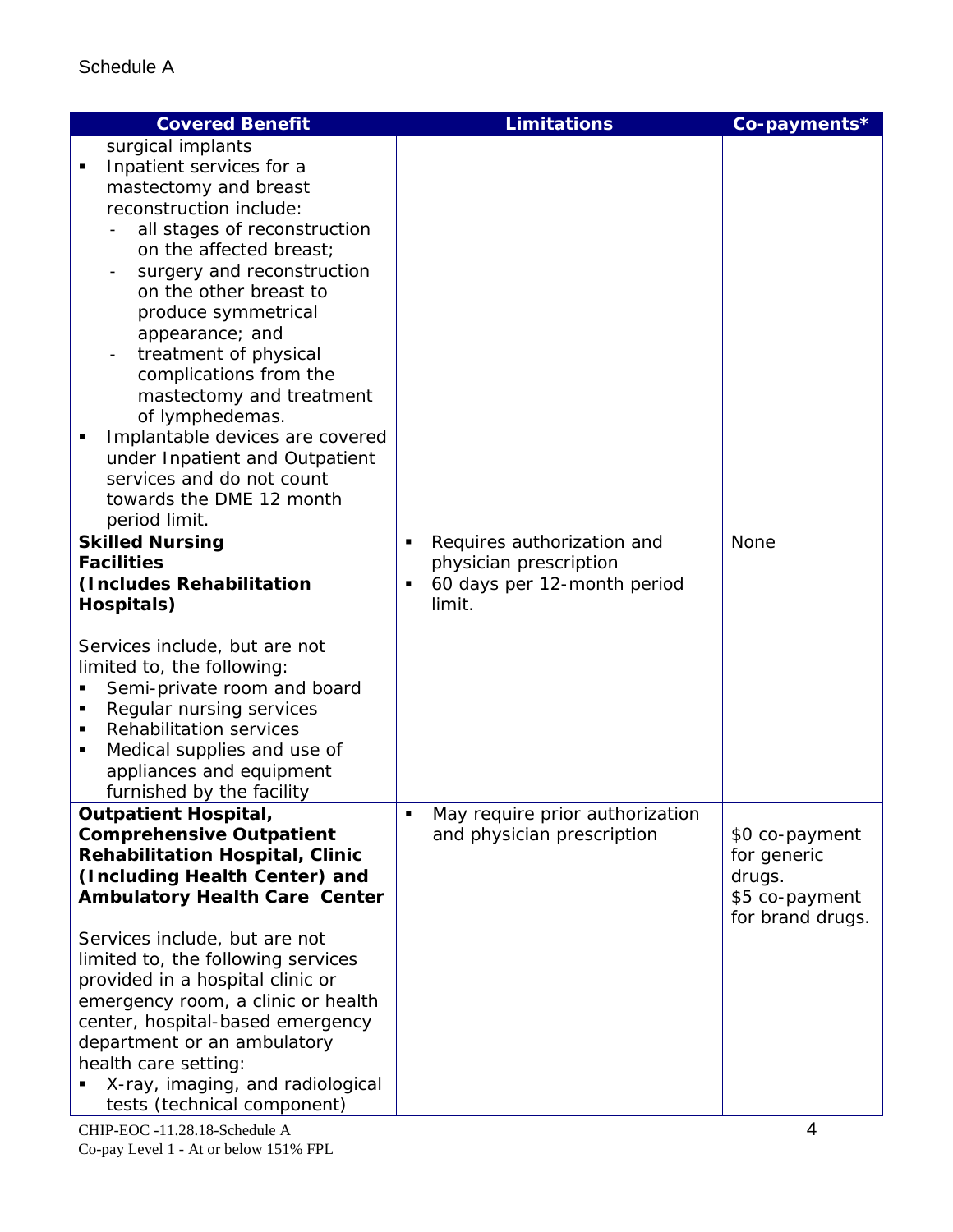| Laboratory and pathology<br>٠<br>services (technical component)<br>Machine diagnostic tests<br>п<br>Ambulatory surgical facility<br>services<br>Drugs, medications and<br>biologicals<br>Casts, splints, dressings<br>п<br>Preventive health services |  |
|-------------------------------------------------------------------------------------------------------------------------------------------------------------------------------------------------------------------------------------------------------|--|
|                                                                                                                                                                                                                                                       |  |
|                                                                                                                                                                                                                                                       |  |
|                                                                                                                                                                                                                                                       |  |
|                                                                                                                                                                                                                                                       |  |
|                                                                                                                                                                                                                                                       |  |
|                                                                                                                                                                                                                                                       |  |
|                                                                                                                                                                                                                                                       |  |
|                                                                                                                                                                                                                                                       |  |
|                                                                                                                                                                                                                                                       |  |
| Physical, occupational and<br>п                                                                                                                                                                                                                       |  |
| speech therapy                                                                                                                                                                                                                                        |  |
| Renal dialysis<br>П                                                                                                                                                                                                                                   |  |
| Respiratory services<br>п                                                                                                                                                                                                                             |  |
| Radiation and chemotherapy<br>п                                                                                                                                                                                                                       |  |
| Blood or blood products that are                                                                                                                                                                                                                      |  |
| not provided free-of-charge to                                                                                                                                                                                                                        |  |
| the patient and the                                                                                                                                                                                                                                   |  |
| administration of these products                                                                                                                                                                                                                      |  |
| Facility and related medical<br>٠                                                                                                                                                                                                                     |  |
| services, such as anesthesia,                                                                                                                                                                                                                         |  |
| associated with dental care,                                                                                                                                                                                                                          |  |
| when provided in a licensed                                                                                                                                                                                                                           |  |
| ambulatory surgical facility.                                                                                                                                                                                                                         |  |
| Outpatient services associated<br>٠                                                                                                                                                                                                                   |  |
| with (a) miscarriage or (b) a                                                                                                                                                                                                                         |  |
| non-viable pregnancy (molar                                                                                                                                                                                                                           |  |
| pregnancy, ectopic pregnancy,                                                                                                                                                                                                                         |  |
| or a fetus that expired in utero).                                                                                                                                                                                                                    |  |
| Outpatient services associated                                                                                                                                                                                                                        |  |
| with miscarriage or non-viable                                                                                                                                                                                                                        |  |
| pregnancy include, but are not                                                                                                                                                                                                                        |  |
| limited to:                                                                                                                                                                                                                                           |  |
| dilation and curettage (D&C)                                                                                                                                                                                                                          |  |
| procedures;                                                                                                                                                                                                                                           |  |
| appropriate provider-                                                                                                                                                                                                                                 |  |
| administered medications;                                                                                                                                                                                                                             |  |
| ultrasounds; and<br>histological examination of                                                                                                                                                                                                       |  |
| tissue samples.                                                                                                                                                                                                                                       |  |
| Pre-surgical or post-surgical                                                                                                                                                                                                                         |  |
| orthodontic services for                                                                                                                                                                                                                              |  |
| medically necessary treatment                                                                                                                                                                                                                         |  |
| of craniofacial anomalies                                                                                                                                                                                                                             |  |
| requiring surgical intervention                                                                                                                                                                                                                       |  |
| and delivered as part of a                                                                                                                                                                                                                            |  |
| proposed and clearly outlined                                                                                                                                                                                                                         |  |
| treatment plan to treat:                                                                                                                                                                                                                              |  |

CHIP -EOC -11.28.1 8 -Schedule A Co -pay Level 1 - At or below 151% FPL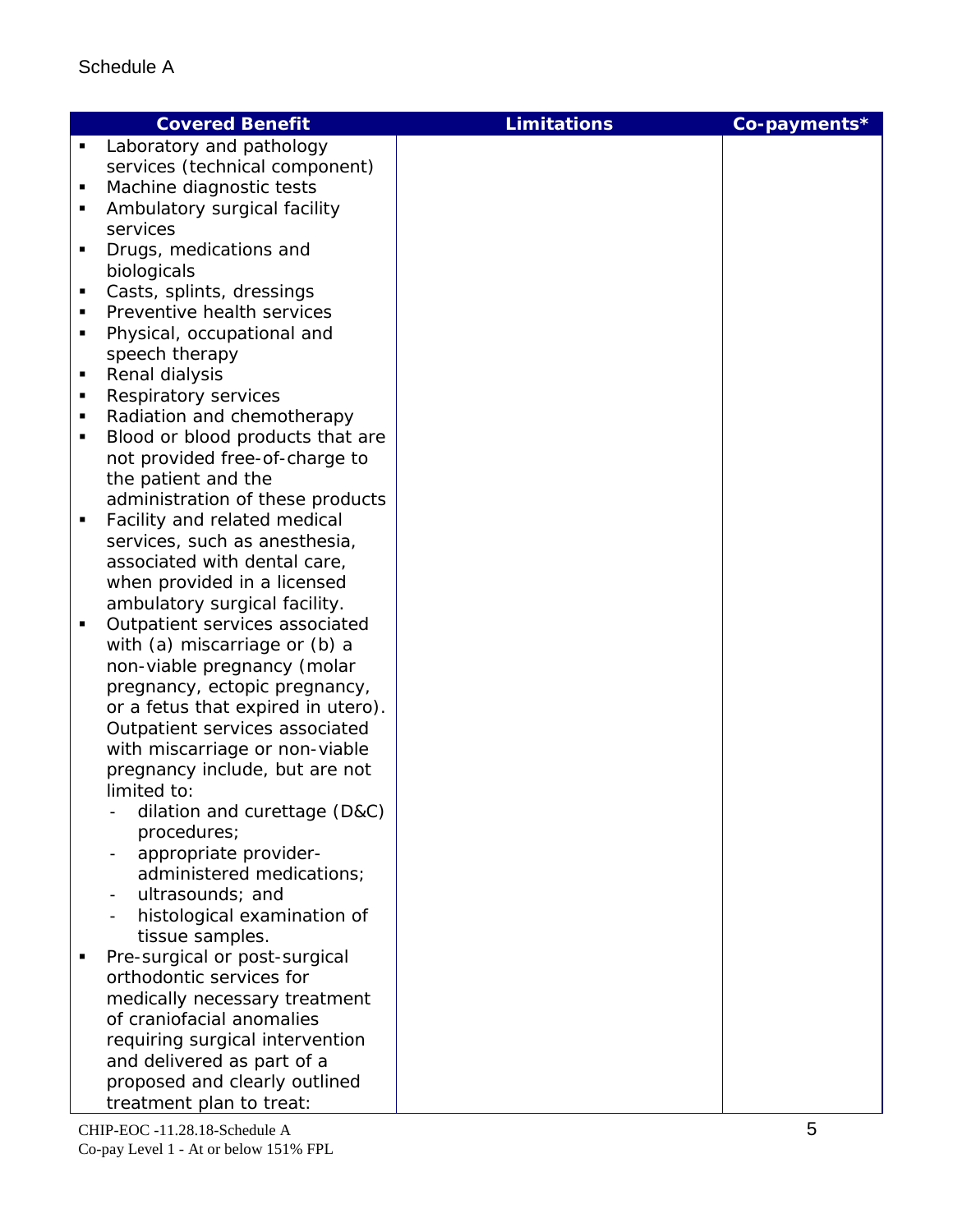| <b>Covered Benefit</b>                                                                                                                                                                                                                                                                                                                                                                                                                                                                                                                                                                                                                                                                                                                                                                                                                                                                                                                                                             | <b>Limitations</b>            | Co-payments*      |
|------------------------------------------------------------------------------------------------------------------------------------------------------------------------------------------------------------------------------------------------------------------------------------------------------------------------------------------------------------------------------------------------------------------------------------------------------------------------------------------------------------------------------------------------------------------------------------------------------------------------------------------------------------------------------------------------------------------------------------------------------------------------------------------------------------------------------------------------------------------------------------------------------------------------------------------------------------------------------------|-------------------------------|-------------------|
| cleft lip and/or palate; or<br>severe traumatic, skeletal<br>and/or congenital<br>craniofacial deviations; or<br>severe facial asymmetry<br>secondary to skeletal<br>defects, congenital<br>syndromal conditions and/or<br>tumor growth or its<br>treatment.<br>Surgical implants<br>Ξ<br>Other artificial aids including<br>п<br>surgical implants<br>Outpatient services provided at<br>$\blacksquare$<br>an outpatient hospital and<br>ambulatory health care center<br>for a mastectomy and breast<br>reconstruction as clinically<br>appropriate, include:<br>all stages of reconstruction<br>on the affected breast;<br>surgery and reconstruction<br>on the other breast to<br>produce symmetrical<br>appearance; and<br>treatment of physical<br>complications from the<br>mastectomy and treatment<br>of lymphedemas.<br>Implantable devices are covered<br>٠<br>under Inpatient and Outpatient<br>services and do not count<br>towards the DME 12 month<br>period limit. |                               |                   |
| Physician/Physician                                                                                                                                                                                                                                                                                                                                                                                                                                                                                                                                                                                                                                                                                                                                                                                                                                                                                                                                                                | May require authorization for | \$5 co-payment    |
| <b>Extender Professional Services</b>                                                                                                                                                                                                                                                                                                                                                                                                                                                                                                                                                                                                                                                                                                                                                                                                                                                                                                                                              | specialty services            | for office visit. |
| Services include, but are not<br>limited to the following:<br>American Academy of Pediatrics<br>recommended well-child exams<br>and preventive health services<br>(including but not limited to<br>vision and hearing screening<br>and immunizations)<br>Physician office visits, in-patient<br>and outpatient services                                                                                                                                                                                                                                                                                                                                                                                                                                                                                                                                                                                                                                                            |                               |                   |

 $CHIP-EOC -11.28.18-Schedule A$  6 Co-pay Level 1 - At or below 151% FPL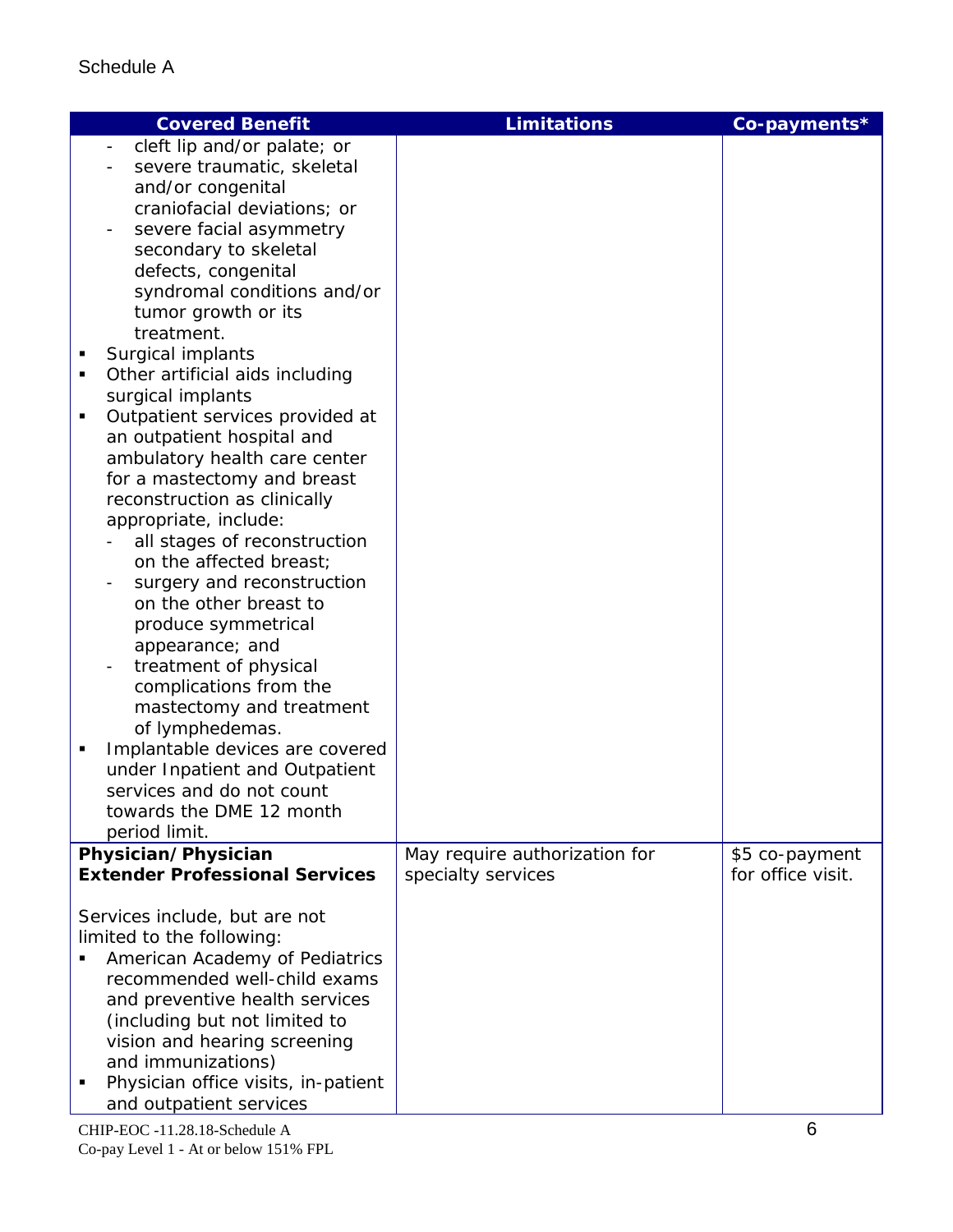| Laboratory, x-rays, imaging and<br>$\blacksquare$<br>pathology services, including<br>technical component and/or<br>professional interpretation<br>Medications, biologicals and<br>٠<br>materials administered in<br>Physician's office<br>Allergy testing, serum and<br>٠<br>injections<br>Professional component<br>٠<br>(in/outpatient) of surgical<br>services, including:<br>Surgeons and assistant<br>surgeons for surgical<br>procedures including<br>appropriate follow-up care<br>Administration of anesthesia<br>by Physician (other than<br>surgeon) or CRNA<br>Second surgical opinions<br>÷<br>Same-day surgery<br>$\overline{\phantom{0}}$<br>performed in a Hospital<br>without an over-night stay<br>Invasive diagnostic<br>procedures such as<br>endoscopic examinations<br>Hospital-based Physician<br>٠<br>services (including Physician-<br>performed technical and<br>interpretive components)<br>Physician and professional<br>٠ |
|--------------------------------------------------------------------------------------------------------------------------------------------------------------------------------------------------------------------------------------------------------------------------------------------------------------------------------------------------------------------------------------------------------------------------------------------------------------------------------------------------------------------------------------------------------------------------------------------------------------------------------------------------------------------------------------------------------------------------------------------------------------------------------------------------------------------------------------------------------------------------------------------------------------------------------------------------------|
|                                                                                                                                                                                                                                                                                                                                                                                                                                                                                                                                                                                                                                                                                                                                                                                                                                                                                                                                                        |
|                                                                                                                                                                                                                                                                                                                                                                                                                                                                                                                                                                                                                                                                                                                                                                                                                                                                                                                                                        |
|                                                                                                                                                                                                                                                                                                                                                                                                                                                                                                                                                                                                                                                                                                                                                                                                                                                                                                                                                        |
|                                                                                                                                                                                                                                                                                                                                                                                                                                                                                                                                                                                                                                                                                                                                                                                                                                                                                                                                                        |
|                                                                                                                                                                                                                                                                                                                                                                                                                                                                                                                                                                                                                                                                                                                                                                                                                                                                                                                                                        |
|                                                                                                                                                                                                                                                                                                                                                                                                                                                                                                                                                                                                                                                                                                                                                                                                                                                                                                                                                        |
|                                                                                                                                                                                                                                                                                                                                                                                                                                                                                                                                                                                                                                                                                                                                                                                                                                                                                                                                                        |
|                                                                                                                                                                                                                                                                                                                                                                                                                                                                                                                                                                                                                                                                                                                                                                                                                                                                                                                                                        |
|                                                                                                                                                                                                                                                                                                                                                                                                                                                                                                                                                                                                                                                                                                                                                                                                                                                                                                                                                        |
|                                                                                                                                                                                                                                                                                                                                                                                                                                                                                                                                                                                                                                                                                                                                                                                                                                                                                                                                                        |
|                                                                                                                                                                                                                                                                                                                                                                                                                                                                                                                                                                                                                                                                                                                                                                                                                                                                                                                                                        |
|                                                                                                                                                                                                                                                                                                                                                                                                                                                                                                                                                                                                                                                                                                                                                                                                                                                                                                                                                        |
|                                                                                                                                                                                                                                                                                                                                                                                                                                                                                                                                                                                                                                                                                                                                                                                                                                                                                                                                                        |
|                                                                                                                                                                                                                                                                                                                                                                                                                                                                                                                                                                                                                                                                                                                                                                                                                                                                                                                                                        |
|                                                                                                                                                                                                                                                                                                                                                                                                                                                                                                                                                                                                                                                                                                                                                                                                                                                                                                                                                        |
|                                                                                                                                                                                                                                                                                                                                                                                                                                                                                                                                                                                                                                                                                                                                                                                                                                                                                                                                                        |
|                                                                                                                                                                                                                                                                                                                                                                                                                                                                                                                                                                                                                                                                                                                                                                                                                                                                                                                                                        |
|                                                                                                                                                                                                                                                                                                                                                                                                                                                                                                                                                                                                                                                                                                                                                                                                                                                                                                                                                        |
|                                                                                                                                                                                                                                                                                                                                                                                                                                                                                                                                                                                                                                                                                                                                                                                                                                                                                                                                                        |
|                                                                                                                                                                                                                                                                                                                                                                                                                                                                                                                                                                                                                                                                                                                                                                                                                                                                                                                                                        |
|                                                                                                                                                                                                                                                                                                                                                                                                                                                                                                                                                                                                                                                                                                                                                                                                                                                                                                                                                        |
|                                                                                                                                                                                                                                                                                                                                                                                                                                                                                                                                                                                                                                                                                                                                                                                                                                                                                                                                                        |
|                                                                                                                                                                                                                                                                                                                                                                                                                                                                                                                                                                                                                                                                                                                                                                                                                                                                                                                                                        |
|                                                                                                                                                                                                                                                                                                                                                                                                                                                                                                                                                                                                                                                                                                                                                                                                                                                                                                                                                        |
|                                                                                                                                                                                                                                                                                                                                                                                                                                                                                                                                                                                                                                                                                                                                                                                                                                                                                                                                                        |
|                                                                                                                                                                                                                                                                                                                                                                                                                                                                                                                                                                                                                                                                                                                                                                                                                                                                                                                                                        |
|                                                                                                                                                                                                                                                                                                                                                                                                                                                                                                                                                                                                                                                                                                                                                                                                                                                                                                                                                        |
|                                                                                                                                                                                                                                                                                                                                                                                                                                                                                                                                                                                                                                                                                                                                                                                                                                                                                                                                                        |
|                                                                                                                                                                                                                                                                                                                                                                                                                                                                                                                                                                                                                                                                                                                                                                                                                                                                                                                                                        |
|                                                                                                                                                                                                                                                                                                                                                                                                                                                                                                                                                                                                                                                                                                                                                                                                                                                                                                                                                        |
|                                                                                                                                                                                                                                                                                                                                                                                                                                                                                                                                                                                                                                                                                                                                                                                                                                                                                                                                                        |
| services for a mastectomy and<br>breast reconstruction include:                                                                                                                                                                                                                                                                                                                                                                                                                                                                                                                                                                                                                                                                                                                                                                                                                                                                                        |
| all stages of reconstruction                                                                                                                                                                                                                                                                                                                                                                                                                                                                                                                                                                                                                                                                                                                                                                                                                                                                                                                           |
| on the affected breast;                                                                                                                                                                                                                                                                                                                                                                                                                                                                                                                                                                                                                                                                                                                                                                                                                                                                                                                                |
| surgery and reconstruction                                                                                                                                                                                                                                                                                                                                                                                                                                                                                                                                                                                                                                                                                                                                                                                                                                                                                                                             |
| on the other breast to                                                                                                                                                                                                                                                                                                                                                                                                                                                                                                                                                                                                                                                                                                                                                                                                                                                                                                                                 |
| produce symmetrical                                                                                                                                                                                                                                                                                                                                                                                                                                                                                                                                                                                                                                                                                                                                                                                                                                                                                                                                    |
| appearance; and                                                                                                                                                                                                                                                                                                                                                                                                                                                                                                                                                                                                                                                                                                                                                                                                                                                                                                                                        |
| treatment of physical                                                                                                                                                                                                                                                                                                                                                                                                                                                                                                                                                                                                                                                                                                                                                                                                                                                                                                                                  |
| complications from the                                                                                                                                                                                                                                                                                                                                                                                                                                                                                                                                                                                                                                                                                                                                                                                                                                                                                                                                 |
| mastectomy and treatment                                                                                                                                                                                                                                                                                                                                                                                                                                                                                                                                                                                                                                                                                                                                                                                                                                                                                                                               |
| of lymphedemas.                                                                                                                                                                                                                                                                                                                                                                                                                                                                                                                                                                                                                                                                                                                                                                                                                                                                                                                                        |
| In-network and out-of-network                                                                                                                                                                                                                                                                                                                                                                                                                                                                                                                                                                                                                                                                                                                                                                                                                                                                                                                          |
| Physician services for a mother                                                                                                                                                                                                                                                                                                                                                                                                                                                                                                                                                                                                                                                                                                                                                                                                                                                                                                                        |
| and her newborn(s) for a                                                                                                                                                                                                                                                                                                                                                                                                                                                                                                                                                                                                                                                                                                                                                                                                                                                                                                                               |
| minimum of 48 hours following                                                                                                                                                                                                                                                                                                                                                                                                                                                                                                                                                                                                                                                                                                                                                                                                                                                                                                                          |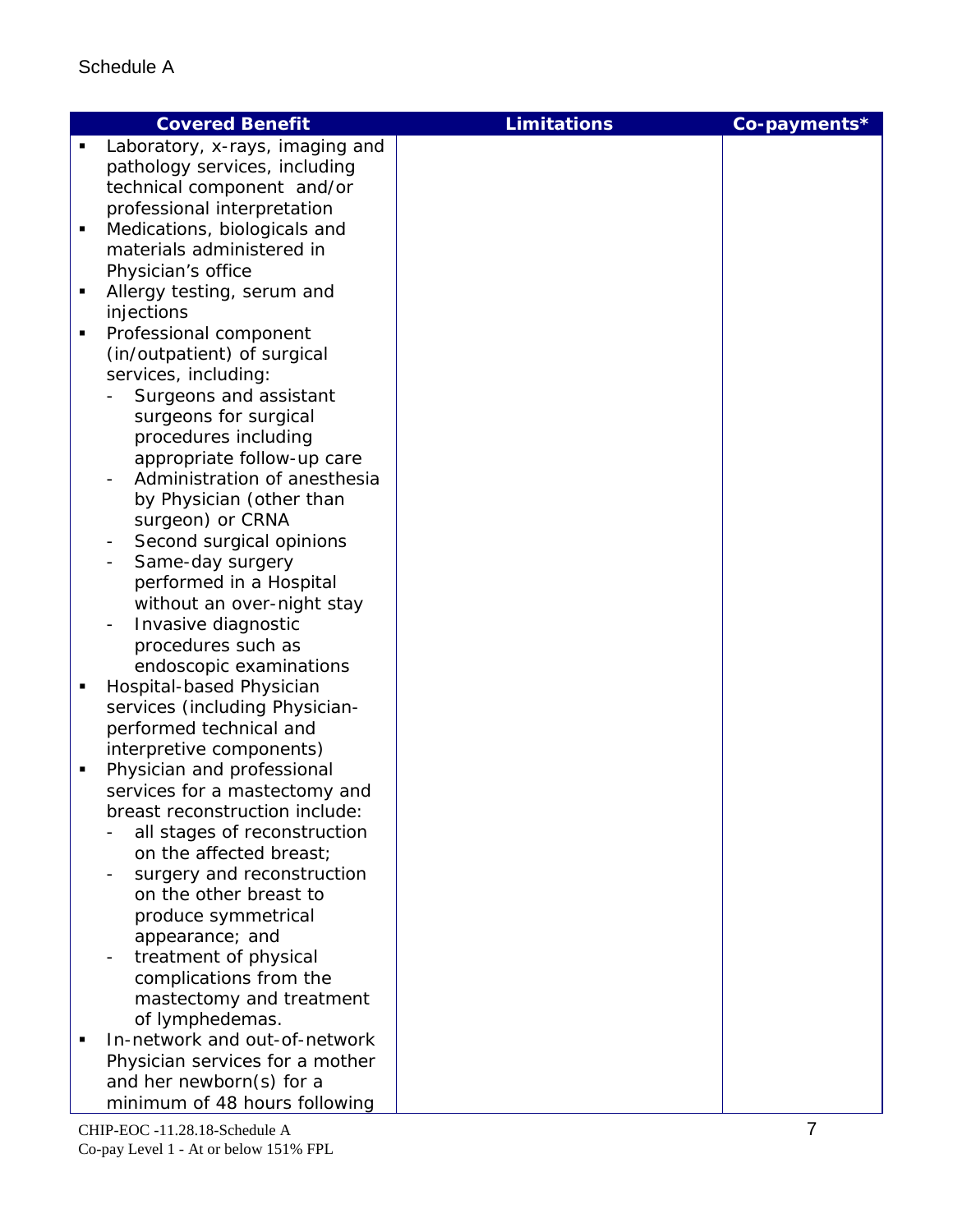| <b>Covered Benefit</b>                                              | <b>Limitations</b>                                                  | Co-payments* |
|---------------------------------------------------------------------|---------------------------------------------------------------------|--------------|
| an uncomplicated vaginal                                            |                                                                     |              |
| delivery and 96 hours following                                     |                                                                     |              |
| an uncomplicated delivery by<br>caesarian section.                  |                                                                     |              |
| Physician services medically<br>$\blacksquare$                      |                                                                     |              |
| necessary to support a dentist                                      |                                                                     |              |
| providing dental services to a                                      |                                                                     |              |
| CHIP member such as general                                         |                                                                     |              |
| anesthesia or intravenous (IV)                                      |                                                                     |              |
| sedation.                                                           |                                                                     |              |
| Physician services associated<br>п                                  |                                                                     |              |
| with (a) miscarriage or (b) a                                       |                                                                     |              |
| non-viable pregnancy (molar                                         |                                                                     |              |
| pregnancy, ectopic pregnancy,<br>or a fetus that expired in utero). |                                                                     |              |
| Physician services associated                                       |                                                                     |              |
| with miscarriage or non-viable                                      |                                                                     |              |
| pregnancy include, but are not                                      |                                                                     |              |
| limited to:                                                         |                                                                     |              |
| dilation and curettage (D&C)                                        |                                                                     |              |
| procedures;                                                         |                                                                     |              |
| appropriate provider-                                               |                                                                     |              |
| administered medications;                                           |                                                                     |              |
| ultrasounds; and                                                    |                                                                     |              |
| histological examination of<br>tissue samples.                      |                                                                     |              |
| Pre-surgical or post-surgical<br>٠                                  |                                                                     |              |
| orthodontic services for                                            |                                                                     |              |
| medically necessary treatment                                       |                                                                     |              |
| of craniofacial anomalies                                           |                                                                     |              |
| requiring surgical intervention                                     |                                                                     |              |
| and delivered as part of a                                          |                                                                     |              |
| proposed and clearly outlined                                       |                                                                     |              |
| treatment plan to treat:                                            |                                                                     |              |
| cleft lip and/or palate; or<br>severe traumatic, skeletal           |                                                                     |              |
| and/or congenital                                                   |                                                                     |              |
| craniofacial deviations;<br>or                                      |                                                                     |              |
| severe facial asymmetry                                             |                                                                     |              |
| secondary to skeletal                                               |                                                                     |              |
| defects, congenital                                                 |                                                                     |              |
| syndromal conditions and/or                                         |                                                                     |              |
| tumor growth or its                                                 |                                                                     |              |
| treatment.                                                          |                                                                     |              |
| <b>Birthing Center Services</b>                                     | Covers birthing services provided<br>by a licensed birthing center. | None         |
|                                                                     | Limited to facility services (e.g.,                                 |              |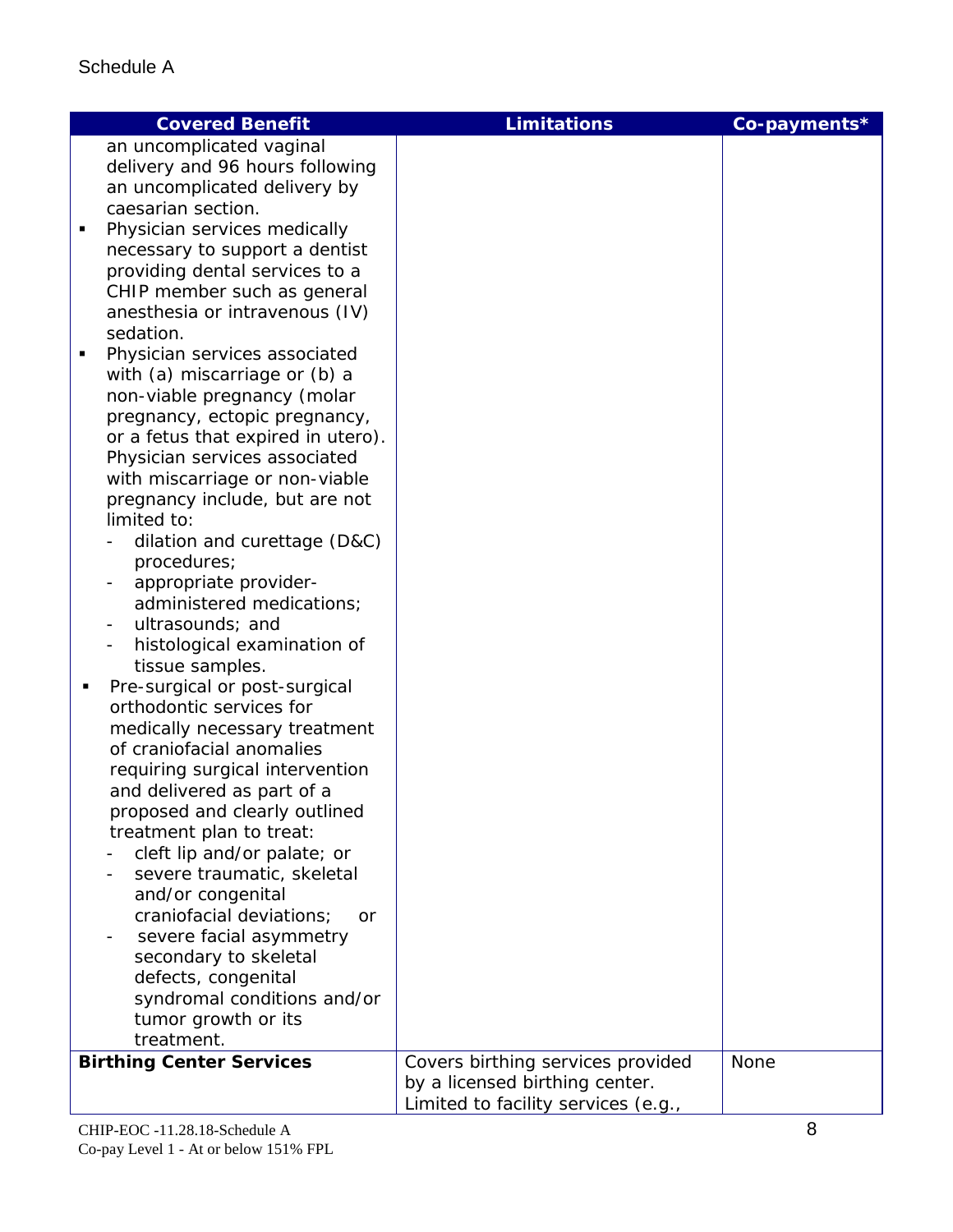| <b>Covered Benefit</b>                                                     | <b>Limitations</b>                | Co-payments* |
|----------------------------------------------------------------------------|-----------------------------------|--------------|
|                                                                            | labor and delivery)               |              |
| Services rendered by a Certified                                           | Covers prenatal, birthing, and    | None.        |
| Nurse Midwife or physician in a                                            | postpartum services rendered in a |              |
| licensed birthing center.                                                  | licensed birthing center.         |              |
| <b>Durable Medical Equipment</b>                                           | May require prior authorization   | None         |
| (DME), Prosthetic Devices and                                              | and physician prescription        |              |
| <b>Disposable Medical Supplies</b>                                         | \$20,000 per 12-month period<br>Ξ |              |
|                                                                            | limit for DME, prosthetics,       |              |
| Covered services include DME                                               | devices and disposable medical    |              |
| (equipment that can withstand                                              | supplies (implantable devices,    |              |
| repeated use and is primarily and                                          | diabetic supplies and equipment   |              |
| customarily used to serve a                                                | are not counted against this      |              |
| medical purpose, generally is not                                          | cap).                             |              |
| useful to a person in the absence of                                       |                                   |              |
| Illness, Injury, or Disability, and is                                     |                                   |              |
| appropriate for use in the home),                                          |                                   |              |
| including devices and supplies that                                        |                                   |              |
| are medically necessary and                                                |                                   |              |
| necessary for one or more activities                                       |                                   |              |
| of daily living and appropriate to<br>assist in the treatment of a medical |                                   |              |
| condition, including but not limited                                       |                                   |              |
| to:                                                                        |                                   |              |
| Orthotic braces and orthotics<br>$\blacksquare$                            |                                   |              |
| <b>Dental Devices</b><br>$\blacksquare$                                    |                                   |              |
| Prosthetic devices such as<br>٠                                            |                                   |              |
| artificial eyes, limbs, braces,                                            |                                   |              |
| and external breast prostheses                                             |                                   |              |
| Prosthetic eyeglasses and<br>٠                                             |                                   |              |
| contact lenses for the                                                     |                                   |              |
| management of severe                                                       |                                   |              |
| ophthalmologic disease                                                     |                                   |              |
| Other artificial aids including<br>п                                       |                                   |              |
| surgical implants                                                          |                                   |              |
| Hearing aids<br>п                                                          |                                   |              |
| Implantable devices are covered<br>٠                                       |                                   |              |
| under Inpatient and Outpatient                                             |                                   |              |
| services and do not count                                                  |                                   |              |
| towards the DME 12-month                                                   |                                   |              |
| period limit.                                                              |                                   |              |
| Diagnosis-specific disposable<br>٠                                         |                                   |              |
| medical supplies, including                                                |                                   |              |
| diagnosis-specific prescribed                                              |                                   |              |
| specialty formula and dietary                                              |                                   |              |
| supplements.                                                               | Ξ                                 | None         |
| <b>Home and Community Health</b><br><b>Services</b>                        | Requires prior authorization and  |              |
|                                                                            | physician prescription            |              |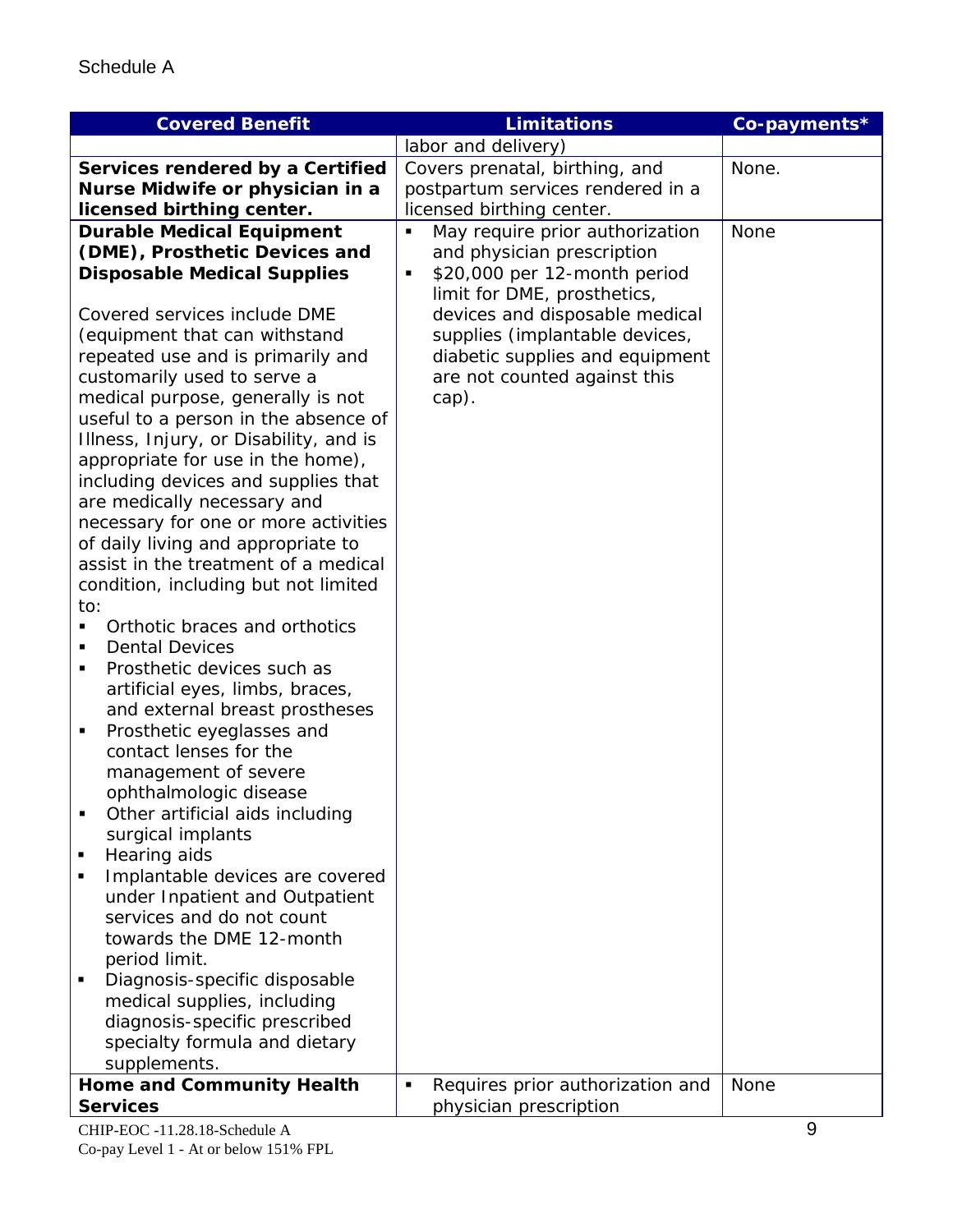| <b>Covered Benefit</b>                                                                                                                                                                                                                                                                                                                                                                                                                                                                                                                                                                                                                                                                                                                                                                                                                                                                                            | <b>Limitations</b>                                                                                                                                                                                                                                                                                                                                                           | Co-payments*   |
|-------------------------------------------------------------------------------------------------------------------------------------------------------------------------------------------------------------------------------------------------------------------------------------------------------------------------------------------------------------------------------------------------------------------------------------------------------------------------------------------------------------------------------------------------------------------------------------------------------------------------------------------------------------------------------------------------------------------------------------------------------------------------------------------------------------------------------------------------------------------------------------------------------------------|------------------------------------------------------------------------------------------------------------------------------------------------------------------------------------------------------------------------------------------------------------------------------------------------------------------------------------------------------------------------------|----------------|
| Services that are provided in the<br>home and community, including,<br>but not limited to:<br>Home infusion<br>Respiratory therapy<br>٠<br>Visits for private duty nursing<br>٠<br>(R.N., L.V.N.)<br>Skilled nursing visits as defined<br>$\blacksquare$<br>for home health purposes (may<br>include R.N. or L.V.N.).<br>Home health aide when included<br>as part of a plan of care during<br>a period that skilled visits have<br>been approved.<br>Speech, physical and<br>occupational<br>therapies.                                                                                                                                                                                                                                                                                                                                                                                                          | Services are not intended to<br>replace the CHILD'S caretaker<br>or to provide relief for the<br>caretaker.<br>Skilled nursing visits are<br>٠<br>provided on intermittent level<br>and not intended to provide 24-<br>hour skilled nursing services.<br>Services are not intended to<br>$\blacksquare$<br>replace 24-hour inpatient or<br>skilled nursing facility services |                |
| <b>Inpatient Mental Health</b>                                                                                                                                                                                                                                                                                                                                                                                                                                                                                                                                                                                                                                                                                                                                                                                                                                                                                    | Requires prior authorization for<br>$\blacksquare$                                                                                                                                                                                                                                                                                                                           | \$35 inpatient |
| <b>Services</b>                                                                                                                                                                                                                                                                                                                                                                                                                                                                                                                                                                                                                                                                                                                                                                                                                                                                                                   | non-emergency services<br>Does not require PCP referral.<br>п                                                                                                                                                                                                                                                                                                                | co-payment.    |
| Mental health services, including<br>for serious mental illness, furnished<br>in a free-standing psychiatric<br>hospital, psychiatric units of<br>general acute care hospitals and<br>state-operated facilities, including,<br>but not limited to:<br>Neuropsychological and<br>psychological testing.<br>When inpatient psychiatric<br>$\blacksquare$<br>services are ordered 1) by a<br>court of competent jurisdiction<br>pursuant to the Texas Health<br>and Safety Code Chapters 573,<br>Subchapters B and C, or 574,<br>Subchapter D; or 2) as a<br>condition of probation.<br>The court order serves as<br>٠<br>binding determination of<br>medical necessity. Any<br>modification or termination of<br>services must be presented to<br>the court with jurisdiction over<br>the matter for determination.<br>These requirements are not<br>applicable when the Member is<br>CHIP-EOC -11.28.18-Schedule A |                                                                                                                                                                                                                                                                                                                                                                              | 10             |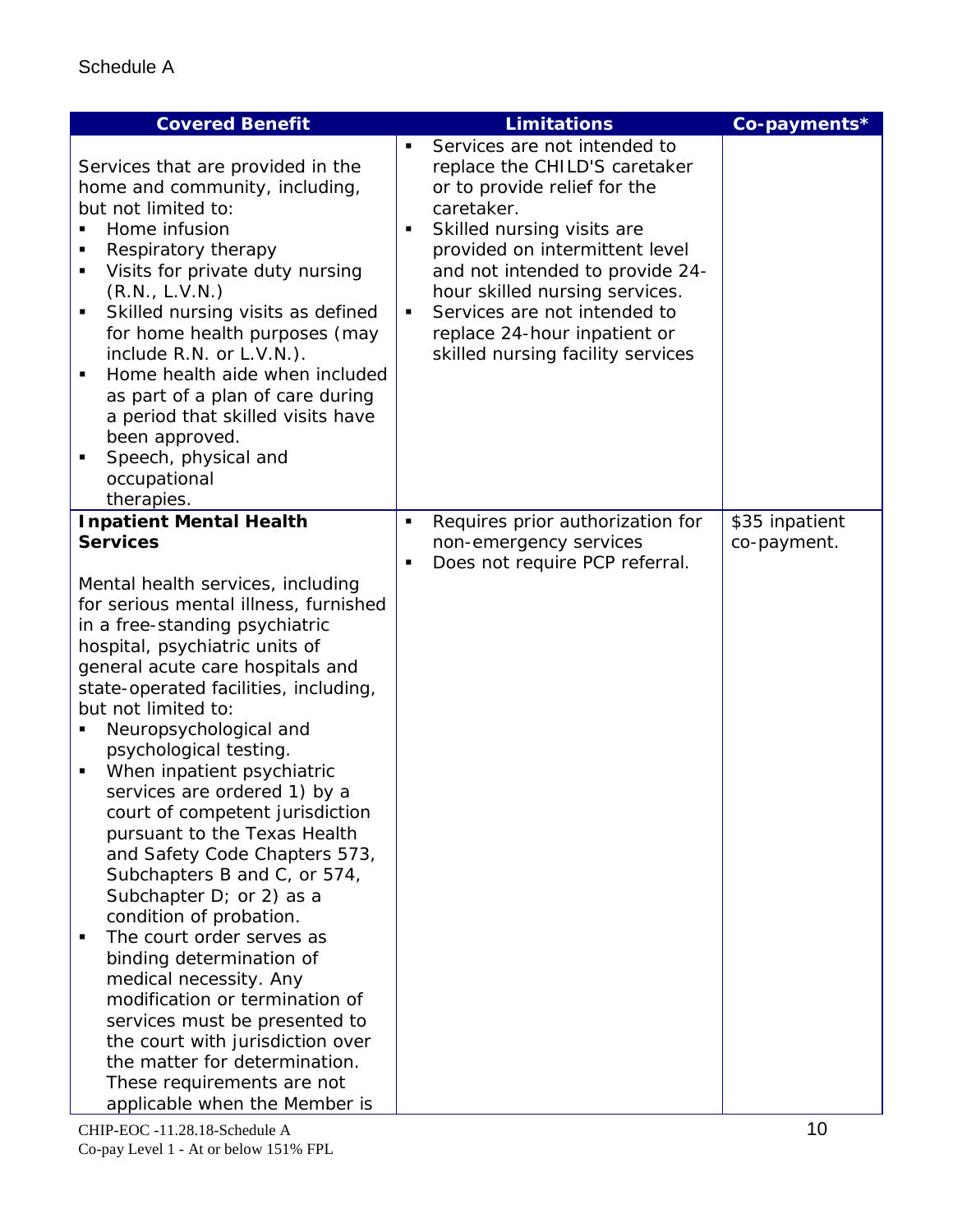| <b>Covered Benefit</b>                                       |                | <b>Limitations</b>                                              | Co-payments*      |
|--------------------------------------------------------------|----------------|-----------------------------------------------------------------|-------------------|
| considered incarcerated, as                                  |                |                                                                 |                   |
| defined by UMCM Section                                      |                |                                                                 |                   |
| 16.1.15.2.                                                   |                |                                                                 |                   |
| <b>Outpatient Mental Health</b>                              | ٠              | May require prior authorization.                                | \$5 co-payment    |
| <b>Services</b>                                              | ٠              | Does not require PCP referral.                                  | for office visit. |
|                                                              | П              | A Qualified Mental Health                                       |                   |
| Mental health services, including                            |                | Provider - Community Services                                   |                   |
| for serious mental illness, provided                         |                | (QMHP-CS), is defined by the                                    |                   |
| on an outpatient basis, including,                           |                | <b>Texas Department of State</b>                                |                   |
| but not limited to:                                          |                | Health Services (DSHS) in Title                                 |                   |
| The visits can be furnished in a                             |                | 25 Tex. Admin. Code                                             |                   |
| variety of community-based                                   |                | §412.303(48). QMHP-CSs shall                                    |                   |
| settings (including school and                               |                | be providers working through a                                  |                   |
| home-based) or in a state-                                   |                | <b>DSHS-contracted Local Mental</b>                             |                   |
| operated facility.                                           |                |                                                                 |                   |
| Neuropsychological and<br>٠                                  |                | Health Authority or a separate<br>DSHS-contracted entity. QMHP- |                   |
| psychological testing                                        |                |                                                                 |                   |
|                                                              |                | CSs shall be supervised by a<br>licensed mental health          |                   |
| Medication management<br>٠<br>Residential treatment services |                |                                                                 |                   |
| ٠                                                            |                | professional or physician and                                   |                   |
| Sub-acute outpatient services<br>٠                           |                | provide services in accordance                                  |                   |
| (partial hospitalization or                                  |                | with DSHS standards. Those                                      |                   |
| rehabilitative day treatment)                                |                | services include individual and                                 |                   |
| Skills training (psycho-<br>٠                                |                | group skills training (that can be                              |                   |
| educational skill development                                |                | components of interventions                                     |                   |
| When outpatient psychiatric<br>$\blacksquare$                |                | such as day treatment and in-                                   |                   |
| services are ordered 1) by a                                 |                | home services), patient and                                     |                   |
| court of competent jurisdiction                              |                | family education, and crisis                                    |                   |
| pursuant to the Texas Health                                 |                | services.                                                       |                   |
| and Safety Code Chapters 573,                                |                |                                                                 |                   |
| Subchapters B and C, or 574,                                 |                |                                                                 |                   |
| Subchapters A through G, Texas                               |                |                                                                 |                   |
| Family Code Chapter 55,                                      |                |                                                                 |                   |
| Subchapter $D$ ; or 2) as a                                  |                |                                                                 |                   |
| condition of probation.                                      |                |                                                                 |                   |
| The court order serves as<br>$\blacksquare$                  |                |                                                                 |                   |
| binding determination of                                     |                |                                                                 |                   |
| medical necessity. Any                                       |                |                                                                 |                   |
| modification or termination of                               |                |                                                                 |                   |
| services must be presented to                                |                |                                                                 |                   |
| the court with jurisdiction over                             |                |                                                                 |                   |
| the matter for determination.                                |                |                                                                 |                   |
| These requirements are not                                   |                |                                                                 |                   |
| applicable when the Member is                                |                |                                                                 |                   |
| considered incarcerated, as                                  |                |                                                                 |                   |
| defined by UMCM Section                                      |                |                                                                 |                   |
| 16.1.15.2.                                                   |                |                                                                 |                   |
| <b>Inpatient and Residential</b>                             | $\blacksquare$ | Requires prior authorization for                                | \$35 inpatient    |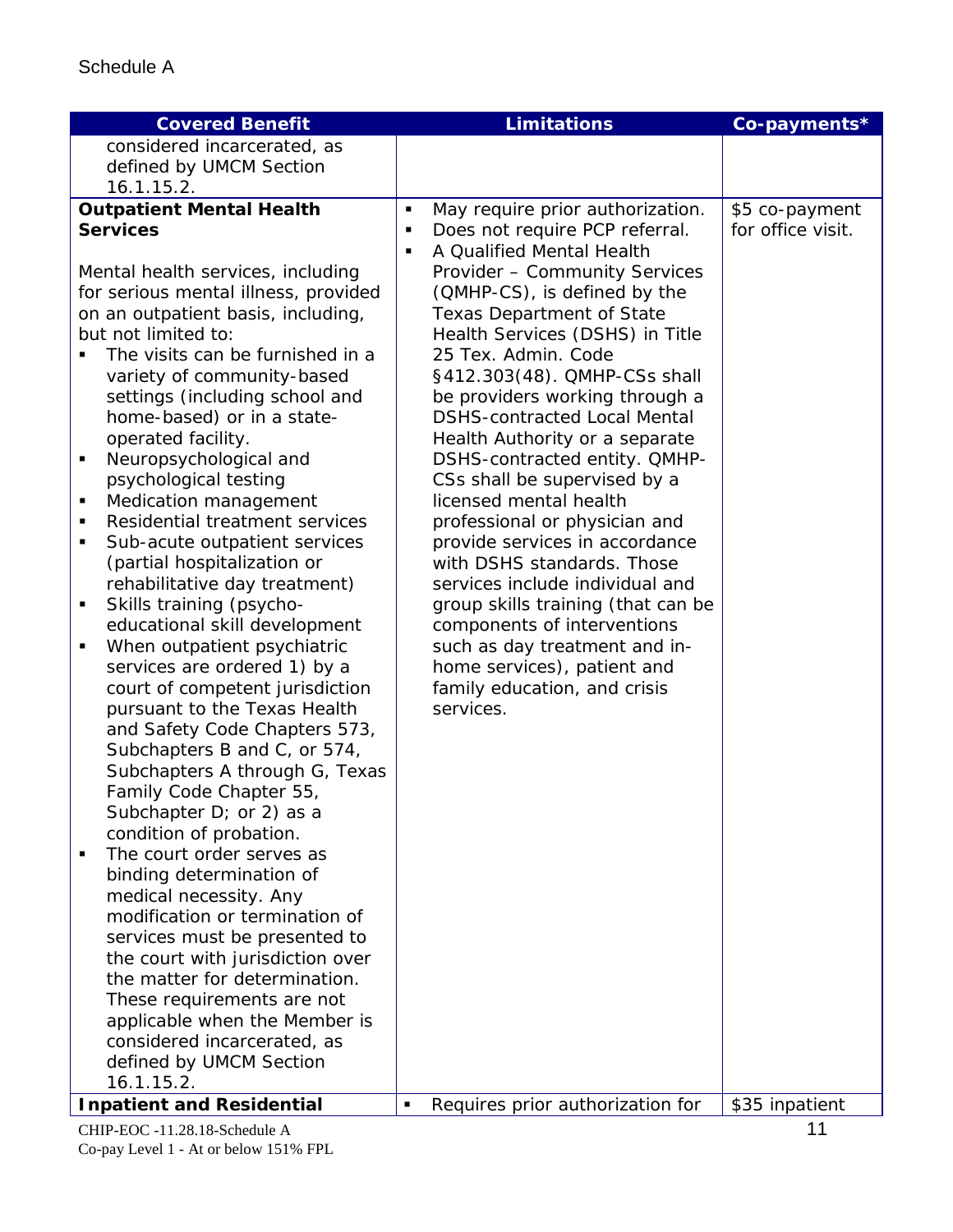| <b>Covered Benefit</b>                                                                                                                                                                                                                                                                                                                                                                                                                                                                                                                                                                                                                                                                                                                                                                                                                                                                                       | <b>Limitations</b>                                                   | Co-payments*                        |
|--------------------------------------------------------------------------------------------------------------------------------------------------------------------------------------------------------------------------------------------------------------------------------------------------------------------------------------------------------------------------------------------------------------------------------------------------------------------------------------------------------------------------------------------------------------------------------------------------------------------------------------------------------------------------------------------------------------------------------------------------------------------------------------------------------------------------------------------------------------------------------------------------------------|----------------------------------------------------------------------|-------------------------------------|
| <b>Substance Abuse Treatment</b>                                                                                                                                                                                                                                                                                                                                                                                                                                                                                                                                                                                                                                                                                                                                                                                                                                                                             | non-emergency services                                               | co-payment.                         |
| <b>Services</b>                                                                                                                                                                                                                                                                                                                                                                                                                                                                                                                                                                                                                                                                                                                                                                                                                                                                                              | Does not require PCP referral.<br>٠                                  |                                     |
| Inpatient and substance abuse<br>treatment services include, but are<br>not limited to:<br>Inpatient and residential<br>substance abuse treatment<br>services including detoxification<br>and crisis stabilization, and 24-<br>hour residential rehabilitation<br>programs.<br>When inpatient and residential<br>substance use disorder<br>treatment services are required<br>as:<br>1) a court order, consistent with<br>Chapter 462, Subchapter D of<br>the Texas Health and Safety<br>Code; or<br>2) as a condition of probation<br>The court order serves as a<br>binding determination of<br>medical necessity. Any<br>modification or termination of<br>services must be presented to<br>the court with jurisdiction over<br>the matter for determination.<br>These requirements are not<br>п<br>applicable when the Member is<br>considered incarcerated, as<br>defined by UMCM Section<br>16.1.15.2. |                                                                      |                                     |
| <b>Outpatient Substance Abuse</b><br><b>Treatment Services</b>                                                                                                                                                                                                                                                                                                                                                                                                                                                                                                                                                                                                                                                                                                                                                                                                                                               | Requires prior authorization.<br>П<br>Does not require PCP referral. | \$5 co-payment<br>for office visit. |
| Outpatient substance abuse<br>treatment services include, but are<br>not limited to:<br>Prevention and intervention<br>services that are provided by<br>physician and non-physician<br>providers, such as screening,<br>assessment and referral for<br>chemical dependency disorders.<br>Intensive outpatient services<br>Partial hospitalization                                                                                                                                                                                                                                                                                                                                                                                                                                                                                                                                                            |                                                                      |                                     |

CHIP-EOC -11.28.18-Schedule A 12 Co-pay Level 1 - At or below 151% FPL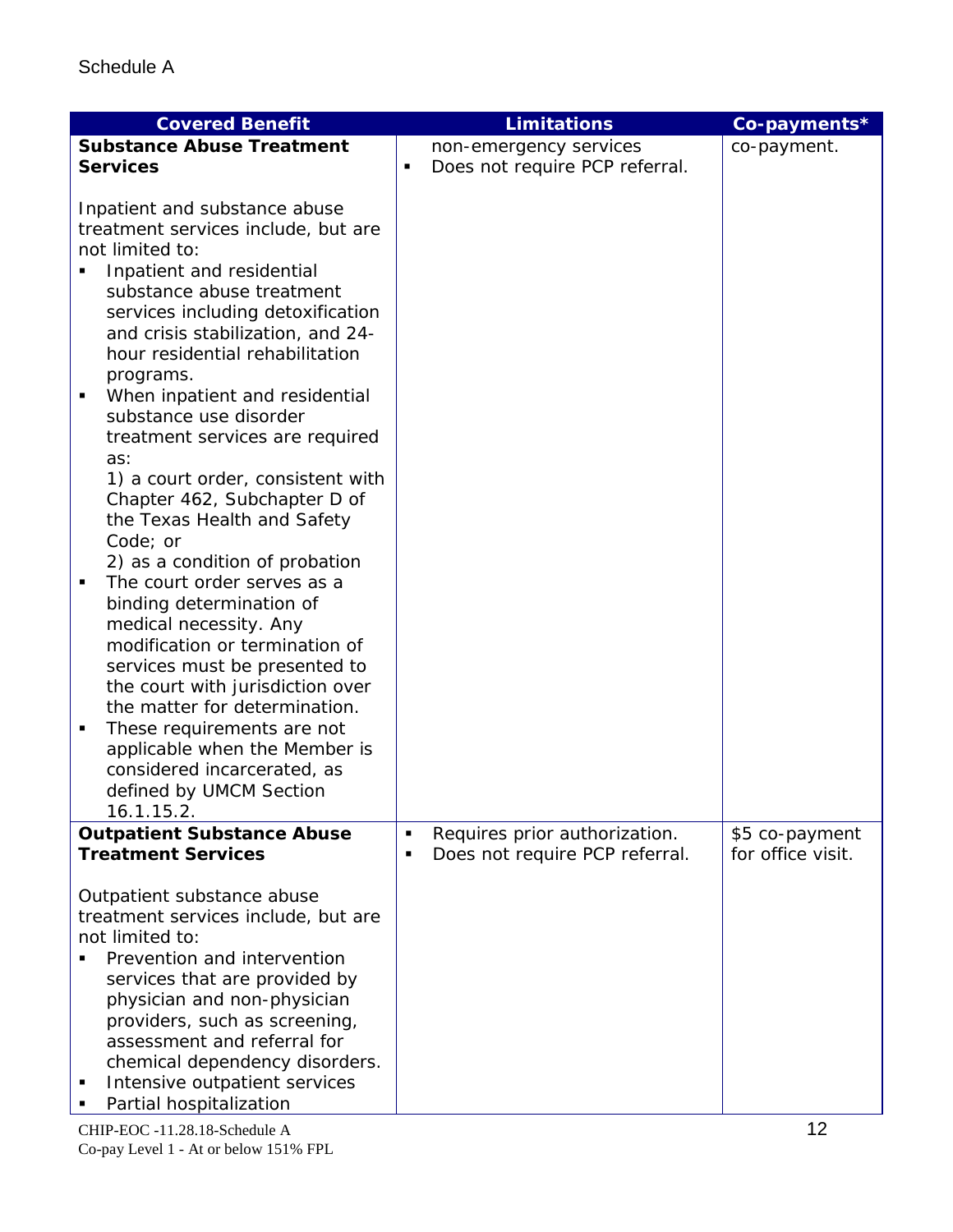| <b>Covered Benefit</b>                                              | <b>Limitations</b>                    | Co-payments* |
|---------------------------------------------------------------------|---------------------------------------|--------------|
| Intensive outpatient services is                                    |                                       |              |
| defined as an organized non-                                        |                                       |              |
| residential service providing                                       |                                       |              |
| structured group and individual                                     |                                       |              |
| therapy, educational services,                                      |                                       |              |
| and life skills training that                                       |                                       |              |
| consists of at least 10 hours per<br>week for four to 12 weeks, but |                                       |              |
| less than 24 hours per day.                                         |                                       |              |
| Outpatient treatment service is<br>٠                                |                                       |              |
| defined as consisting of at least                                   |                                       |              |
| one to two hours per week                                           |                                       |              |
| providing structured group and                                      |                                       |              |
| individual therapy, educational                                     |                                       |              |
| services, and life skills training.                                 |                                       |              |
| When outpatient substance use<br>п                                  |                                       |              |
| disorder treatment services are                                     |                                       |              |
| required as:                                                        |                                       |              |
| 1) a court order, consistent with                                   |                                       |              |
| Chapter 462, Subchapter D of                                        |                                       |              |
| the Texas Health and Safety<br>Code; or                             |                                       |              |
| 2) as a condition of probation                                      |                                       |              |
| the court order serves as a                                         |                                       |              |
| binding determination of                                            |                                       |              |
| medical necessity. Any                                              |                                       |              |
| modification or termination of                                      |                                       |              |
| services must be presented to                                       |                                       |              |
| the court with jurisdiction over                                    |                                       |              |
| the matter for determination.                                       |                                       |              |
| These requirements are not                                          |                                       |              |
| applicable when the Member is                                       |                                       |              |
| considered incarcerated, as                                         |                                       |              |
| defined by UMCM Section                                             |                                       |              |
| 16.1.15.2.<br><b>Rehabilitation Services</b>                        | Requires prior authorization and<br>٠ | None         |
|                                                                     | physician prescription                |              |
| Habilitation (the process of                                        |                                       |              |
| supplying a child with the means to                                 |                                       |              |
| reach age-appropriate                                               |                                       |              |
| developmental milestones through                                    |                                       |              |
| therapy or treatment) and                                           |                                       |              |
| rehabilitation services include, but                                |                                       |              |
| are not limited to the following:                                   |                                       |              |
| Physical, occupational and                                          |                                       |              |
| speech therapy                                                      |                                       |              |
| Developmental assessment                                            |                                       |              |

CHIP-EOC -11.28.18-Schedule A 13 Co-pay Level 1 - At or below 151% FPL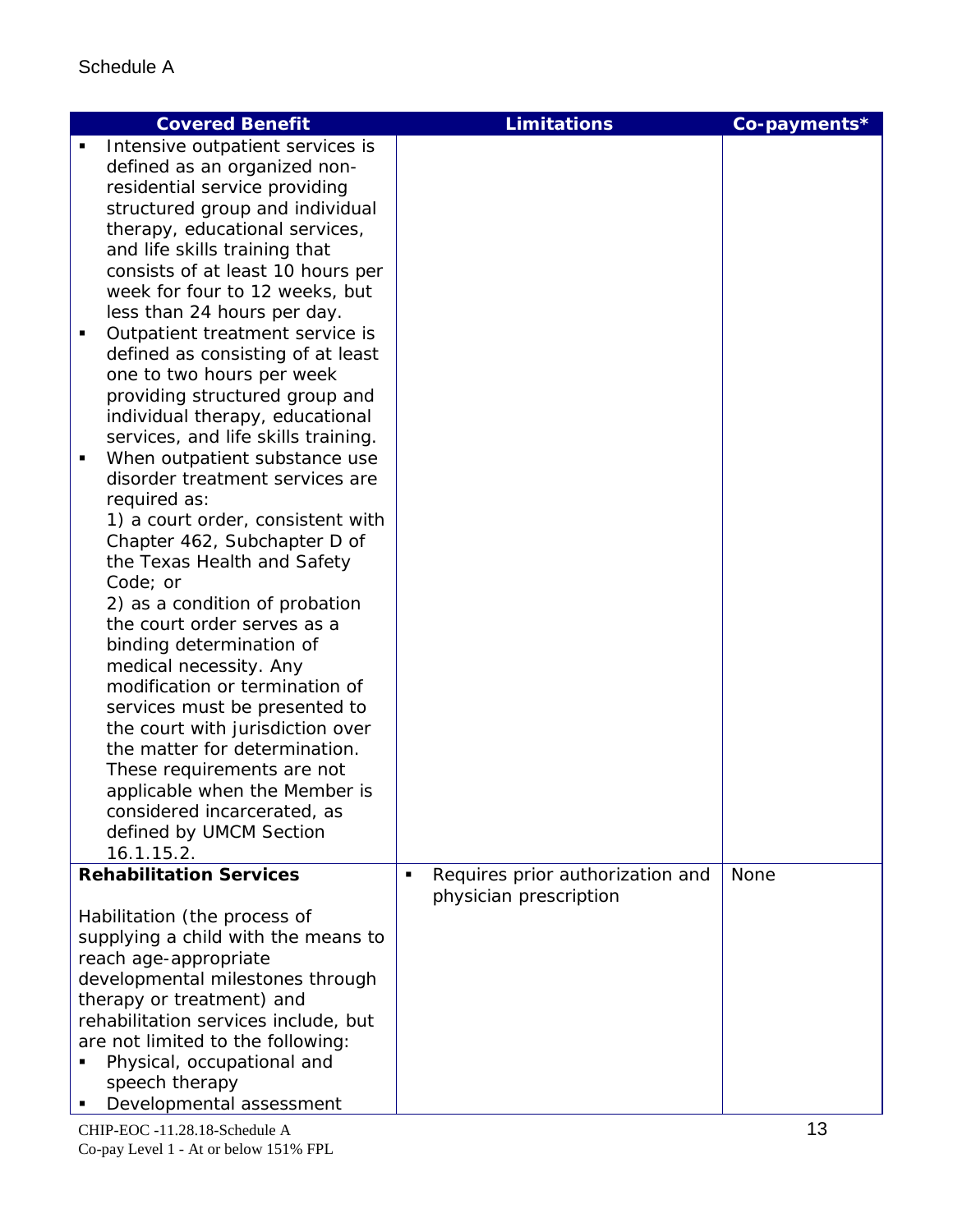| <b>Covered Benefit</b>                                                                                                                                                                                                                                                                                                                                                                                                                                                                                                                                                                                                                                                             |                  | <b>Limitations</b>                                                                                                                                                                                                                         | Co-payments*                                |
|------------------------------------------------------------------------------------------------------------------------------------------------------------------------------------------------------------------------------------------------------------------------------------------------------------------------------------------------------------------------------------------------------------------------------------------------------------------------------------------------------------------------------------------------------------------------------------------------------------------------------------------------------------------------------------|------------------|--------------------------------------------------------------------------------------------------------------------------------------------------------------------------------------------------------------------------------------------|---------------------------------------------|
| <b>Hospice Care Services</b><br>Services include, but are not<br>limited to:<br>Palliative care, including medical<br>and support services, for those<br>children who have six months or<br>less to live, to keep patients<br>comfortable during the last<br>weeks and months before death<br>Treatment services, including<br>٠<br>treatment related to the<br>terminal illness, are unaffected<br>by electing hospice care<br>services.                                                                                                                                                                                                                                          | ٠<br>Ξ<br>٠<br>٠ | Requires authorization and<br>physician prescription<br>Services apply to the hospice<br>diagnosis.<br>Up to a maximum of 120 days<br>with a 6 month life_expectancy.<br>Patients electing hospice may<br>cancel this election at anytime. | None                                        |
| <b>Emergency Services, including</b><br><b>Emergency Hospitals,</b><br>Physicians, and Ambulance<br><b>Services</b><br>Health Plan cannot require<br>authorization as a condition for<br>payment for Emergency Conditions<br>or labor and delivery.<br>Covered services include:<br>Emergency services based on<br>prudent lay person definition of<br>emergency health condition<br>Hospital emergency department<br>٠<br>room and ancillary services and<br>physician services 24 hours a<br>day, 7 days a week, both by in-<br>network and out-of-network<br>providers<br>Medical screening examination<br>٠<br><b>Stabilization services</b><br>٠<br>Access to DSHS designated | $\blacksquare$   | Does not require authorization<br>for post-stabilization services                                                                                                                                                                          | \$5 co-payment<br>for non-<br>emergency ER. |
| Level 1 and Level II trauma<br>centers or hospitals meeting<br>equivalent levels of care for<br>emergency services<br>Emergency ground, air and<br>water transportation<br>Emergency dental services,<br>limited to fractured or<br>dislocated jaw, traumatic<br>damage to teeth, and removal                                                                                                                                                                                                                                                                                                                                                                                      |                  |                                                                                                                                                                                                                                            |                                             |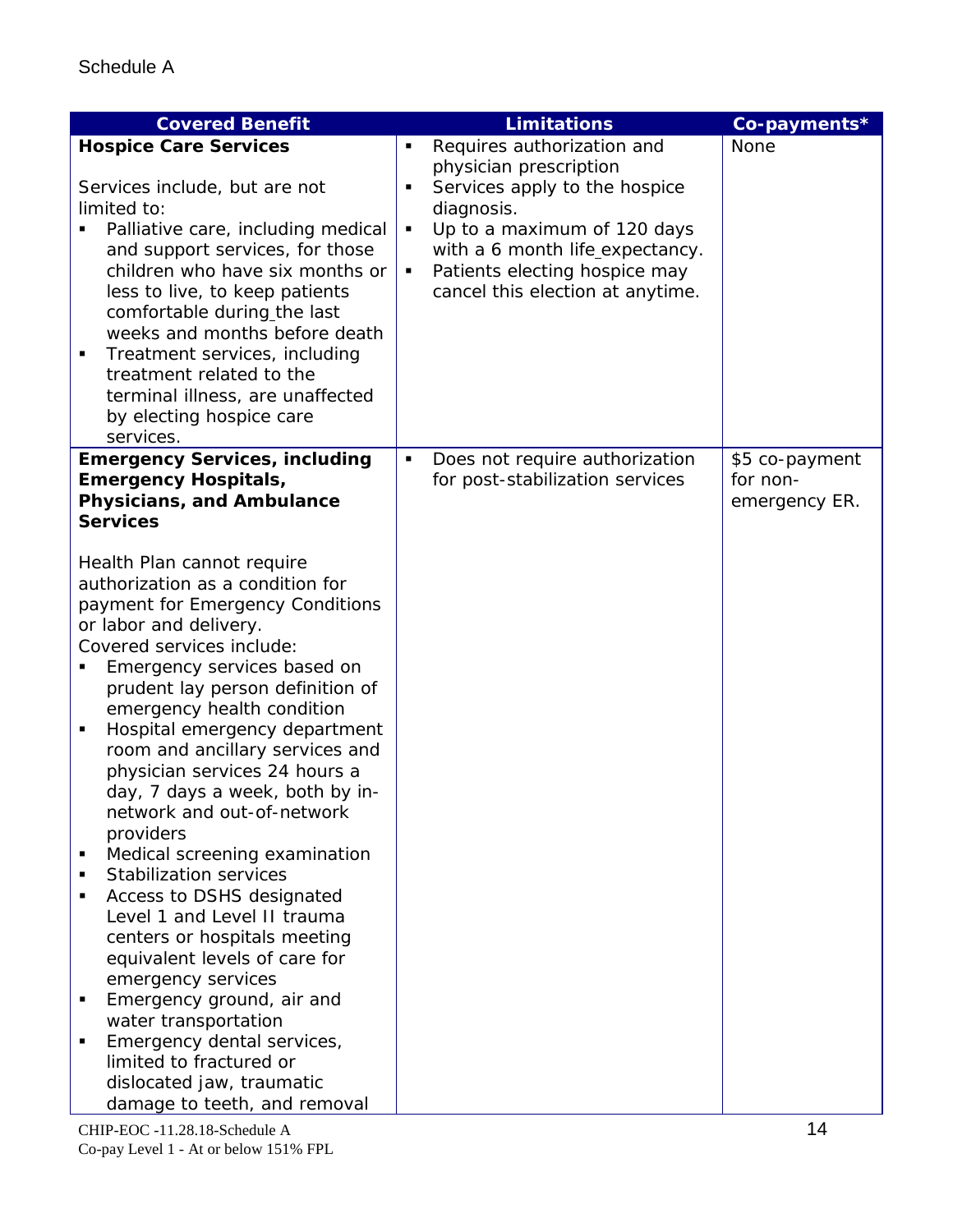| <b>Covered Benefit</b>                                                                                                                                                                                                                                                                          | <b>Limitations</b>                                                                                                                                                                                                                                            | Co-payments*                        |
|-------------------------------------------------------------------------------------------------------------------------------------------------------------------------------------------------------------------------------------------------------------------------------------------------|---------------------------------------------------------------------------------------------------------------------------------------------------------------------------------------------------------------------------------------------------------------|-------------------------------------|
| of cysts                                                                                                                                                                                                                                                                                        |                                                                                                                                                                                                                                                               |                                     |
| <b>Transplants</b><br>Covered services include:<br>Using up-to-date FDA<br>guidelines, all non-experimental<br>human organ and tissue<br>transplants and all forms of<br>non-experimental corneal, bone<br>marrow and peripheral stem cell<br>transplants, including donor<br>medical expenses. | Requires authorization<br>Ξ                                                                                                                                                                                                                                   | None                                |
| <b>Vision Benefit</b><br>Covered services include:<br>One examination of the eyes to<br>determine the need for and<br>prescription for corrective<br>lenses per 12-month period,<br>without authorization<br>One pair of non-prosthetic<br>п<br>eyewear per 12-month period                     | The health plan may reasonably<br>٠<br>limit the cost of the<br>frames/lenses.<br>May require authorization for<br>Ξ<br>protective and polycarbonate<br>lenses when medically<br>necessary as part of a<br>treatment plan for covered<br>diseases of the eye. | \$5 co-payment<br>for office visit. |
| <b>Chiropractic Services</b><br>Covered services do not require<br>physician prescription and are<br>limited to spinal subluxation                                                                                                                                                              | Requires authorization for<br>Ξ<br>twelve visits per 12-month<br>period limit (regardless of<br>number of services or<br>modalities provided in one visit)<br>Requires authorization for<br>П<br>additional visits.                                           | \$5 co-payment<br>for office visit. |
| <b>Tobacco Cessation</b><br>Program<br>Covered up to \$100 for a 12- month $\bullet$<br>period limit for a plan- approved<br>program                                                                                                                                                            | Requires authorization<br>٠<br>Health Plan defines plan-<br>٠<br>approved program.<br>May be subject to formulary<br>requirements.                                                                                                                            | None                                |
| <b>Value-Added Services</b>                                                                                                                                                                                                                                                                     |                                                                                                                                                                                                                                                               |                                     |
| <b>24-Hour Nurse Line</b><br><b>Extra Help with Getting a Ride</b>                                                                                                                                                                                                                              | Members have 24-hour, 7-days-a-week<br>access to FIRSTCALL, a bilingual medical<br>advice infoline staffed by nurses,<br>pharmacists, and a Medical Director on call.<br>A free ride service to help you get to doctor                                        | None<br>None                        |
|                                                                                                                                                                                                                                                                                                 | visits or health education classes.                                                                                                                                                                                                                           |                                     |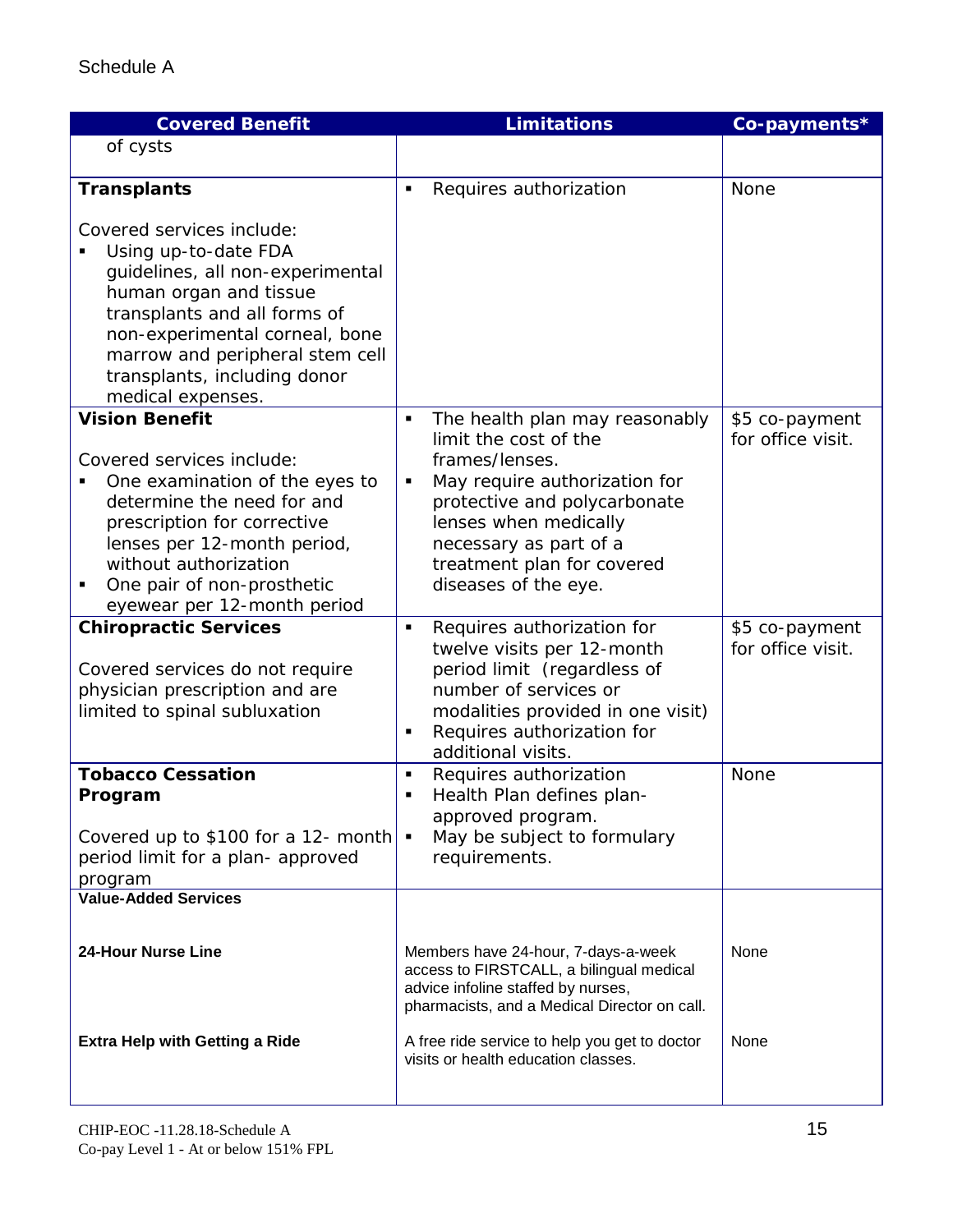| <b>Covered Benefit</b>                                         | <b>Limitations</b>                                                                                                                                                                                                                                                                                             | Co-payments* |
|----------------------------------------------------------------|----------------------------------------------------------------------------------------------------------------------------------------------------------------------------------------------------------------------------------------------------------------------------------------------------------------|--------------|
| <b>Dental Services</b>                                         | Pregnant members 21 or older can receive<br>up to \$500 each year for dental checkups, x-<br>rays, routine cleaning, fillings, and<br>extractions.                                                                                                                                                             | None         |
| <b>Discount Pharmacy / Over-the-Counter</b><br><b>Benefits</b> | \$25 gift packet which includes a first aid kit<br>and a \$10 Walmart gift card for health<br>related items, for new members who<br>complete the request form and send by<br>return mail within 30 days of enrollment.                                                                                         | None         |
| Sports and school physicals                                    | Members between the ages of 4 through 18<br>can get a free physical for sports each year.                                                                                                                                                                                                                      | None         |
| <b>Help for Members with Asthma</b>                            | One allergy-free pillow case is given to<br>members who are enrolled in the Asthma<br>Disease Management Program.                                                                                                                                                                                              | None         |
|                                                                | Pregnant members can receive:                                                                                                                                                                                                                                                                                  |              |
| <b>Extra Help for Pregnant Women</b>                           | A free convertible car seat after attending a<br>baby shower at El Paso Health;                                                                                                                                                                                                                                | None         |
|                                                                | Gift cards for completing prenatal visits and<br>after confirmation of those visits for:                                                                                                                                                                                                                       |              |
|                                                                | \$25 - Prenatal visit in the first trimester<br>or within 42 days of enrollment,<br>\$20 - 3rd prenatal visit,<br>٠<br>\$20 - 6th prenatal visit,<br>٠<br>\$20 - 9th prenatal visit,<br>٠<br>\$20 - flu shot during pregnancy,<br>٠<br>\$25 -a timely postpartum visit within 21-<br>٠<br>56 days of delivery. |              |
|                                                                | A First-Steps Baby Shower including a<br>diaper bag, a starter supply of diapers, and<br>other items for the baby.                                                                                                                                                                                             |              |
| <b>Health and Wellness Services</b>                            | Members age 18 or younger can receive<br>four additional nutritional/obesity counseling<br>services above the CHIP benefit.                                                                                                                                                                                    | None         |
| <b>Gift Programs</b>                                           | A \$15 gift card is offered to members ages<br>3-6 and 12-19 who get a check-up when due<br>and on time.                                                                                                                                                                                                       | None         |
|                                                                | The First-Steps program offers Baby Shower<br>gifts and a convertible car seat.                                                                                                                                                                                                                                |              |
|                                                                | Gift cards are offered for completion of<br>specific activities related to your pregnancy<br>and delivery. The gift card awards are given                                                                                                                                                                      |              |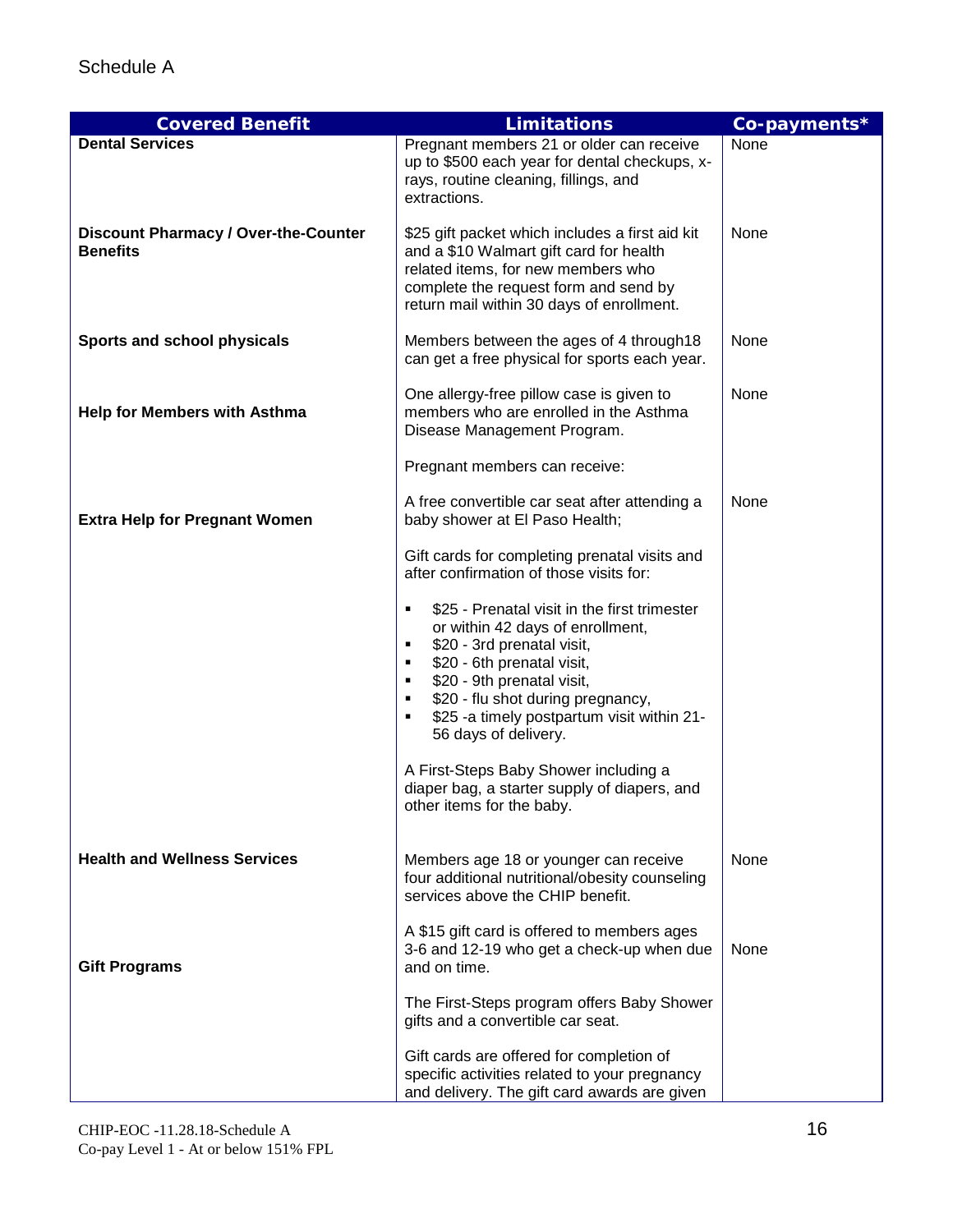| for the following:<br>\$25 - Prenatal visit in the first trimester<br>or within 42 days of enrollment,<br>\$20 - 3rd prenatal visit,<br>\$20 - 6th prenatal visit,<br>\$20 - 9th prenatal visit,<br>\$20 - a flu shot during pregnancy,<br>٠<br>\$25 - a timely postpartum visit within 21-<br>٠<br>56 days of delivery.<br><b>Inpatient Follow -up Incentive Program</b><br>A \$10 movie gift card is offered to members<br>None<br>20 years and younger who complete a<br>follow-up psychiatrist visit within 7 days of a<br>behavioral health inpatient hospital stay.<br>Members can receive one movie gift card |
|----------------------------------------------------------------------------------------------------------------------------------------------------------------------------------------------------------------------------------------------------------------------------------------------------------------------------------------------------------------------------------------------------------------------------------------------------------------------------------------------------------------------------------------------------------------------------------------------------------------------|
| per year.                                                                                                                                                                                                                                                                                                                                                                                                                                                                                                                                                                                                            |

\* Co-payments do not apply to preventive services or pregnancy-related assistance.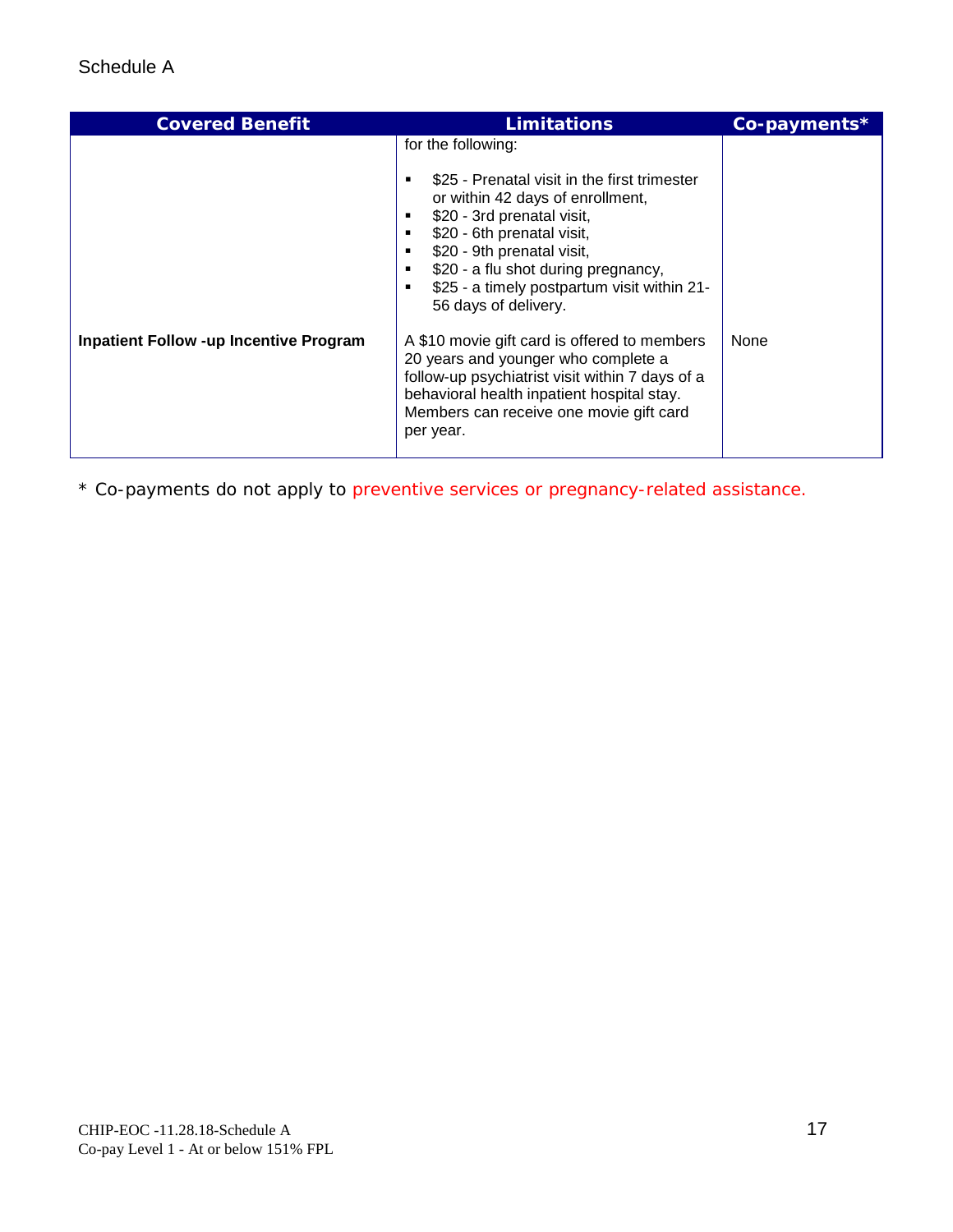## **EXCLUSIONS**

- Inpatient and outpatient infertility treatments or reproductive services other than prenatal care, labor and delivery, and care related to disease, illnesses, or abnormalities related to the reproductive system
- Contraceptive medications prescribed only for the purpose of primary and preventive reproductive health care (i.e. cannot be prescribed for family planning.
- Personal comfort items including but not limited to personal care kits provided on inpatient admission, telephone, television, newborn infant photographs, meals for guests of patient, and other articles that are not required for the specific treatment of sickness or injury
- Experimental and/or investigational medical, surgical or other health care procedures or services that are not generally employed or recognized within the medical community. This exclusion is an adverse determination and is eligible for review by an Independent Review Organization (as described in D, "External Review by Independent Review Organization").
- Treatment or evaluations required by third parties including, but not limited to, those for schools, employment, flight clearance, camps, insurance or court other than a court of competent jurisdiction pursuant to the Texas Health and Safety Code Chapters 573, Subchapters Band C, 574, Subchapter D or 462, Subchapter D and Texas Family Code Chapter 55, Subchapter D.
- **Dental devices solely for cosmetic purposes**
- Private duty nursing services when performed on an inpatient basis or in a skilled nursing facility.
- Mechanical organ replacement devices including, but not limited to artificial heart
- Hospital services and supplies when confinement is solely for diagnostic testing purposes, unless otherwise pre-authorized by Health Plan
- **Prostate and mammography screening**
- **Elective surgery to correct vision**
- Gastric procedures for weight loss
- Cosmetic surgery/services solely for cosmetic purposes
- Out-of-network services not authorized by the Health Plan except for emergency care and physician services for a mother and her newborn(s) for a minimum of 48 hours following an uncomplicated vaginal delivery and 96 hours following an uncomplicated delivery by caesarian section
- Services, supplies, meal replacements or supplements provided for weight control or the treatment of obesity, except for the services associated with the treatment for morbid obesity as part of a treatment plan approved by the Health Plan
- **Medications prescribed for weight loss or gain**
- Acupuncture services, naturopathy and hypnotherapy
- Immunizations solely for foreign travel
- Routine foot care such as hygienic care (routine foot care does not include treatment of injury or complications of diabetes).
- Diagnosis and treatment of weak, strained, or flat feet and the cutting or removal of corns, calluses and toenails (this does not apply to the removal of nail roots or surgical treatment of conditions underlying corns, calluses or ingrown toenails)
- Replacement or repair of prosthetic devices and durable medical equipment due to misuse, abuse or loss when confirmed by the Member or the vendor

CHIP-EOC -11.28.18-Schedule A 18 Co-pay Level 1 - At or below 151% FPL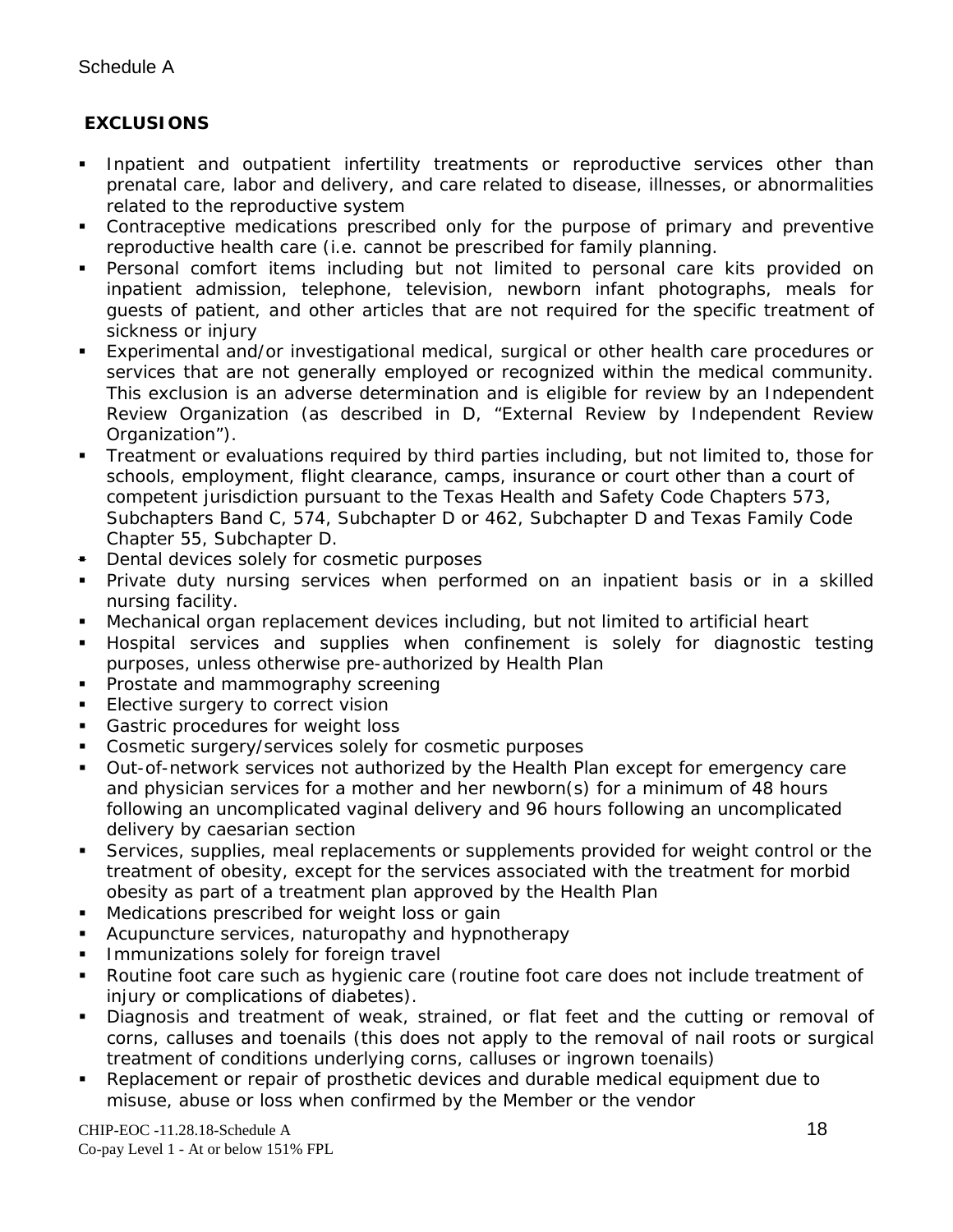- **Corrective orthopedic shoes**
- Convenience items
- Over-the-counter medications
- **•** Orthotics primarily used for athletic or recreational purposes
- Custodial care (care that assists a child with the activities of daily living, such as assistance in walking, getting in and out of bed, bathing, dressing, feeding, toileting, special diet preparation, and medication supervision that is usually self-administered or provided by a parent. This care does not require the continuing attention of trained medical or paramedical personnel.) This exclusion does not apply to hospice services.
- **Housekeeping**
- Public facility services and care for conditions that federal, state, or local law requires be provided in a public facility or care provided while in the custody of legal authorities
- Services or supplies received from a nurse, that do not require the skill and training of a nurse
- **Vision training and vision therapy**
- Reimbursement for school-based physical therapy, occupational therapy, or speech therapy services are not covered except when ordered by a Physician/PCP
- Donor non-medical expenses
- Charges incurred as a donor of an organ when the recipient is not covered under this health plan
- Coverage while traveling outside of the United States and U.S. Territories (including Puerto Rico, U.S. Virgin Islands, Commonwealth of Northern Mariana Islands, Guam, and American Samoa).

| <b>SUPPLIES</b>  | <b>COVERE</b><br>D | <b>EXCLUDE</b><br>D | <b>COMMENTS/MEMBER</b><br><b>CONTRACT PROVISIONS</b> |
|------------------|--------------------|---------------------|------------------------------------------------------|
| Ace Bandages     |                    | X                   | Exception: If provided by and billed through         |
|                  |                    |                     | the clinic or home care agency it is covered as      |
|                  |                    |                     | an incidental supply.                                |
| Alcohol, rubbing |                    | X                   | Over-the-counter supply.                             |
| Alcohol, swabs   | X                  |                     | Over-the-counter supply not covered, unless          |
| (diabetic)       |                    |                     | RX provided at time of dispensing.                   |
| Alcohol, swabs   | X                  |                     | Covered only when received with IV therapy or        |
|                  |                    |                     | central line kits/supplies.                          |
| Ana Kit          | X                  |                     | A self-injection kit used by patients highly         |
| Epinephrine      |                    |                     | allergic to bee stings.                              |
| Arm Sling        | X                  |                     | Dispensed as part of office visit.                   |
| <b>Attends</b>   | X                  |                     | Coverage limited to children age 4 or over only      |
| (Diapers)        |                    |                     | when prescribed by a physician and used to           |
|                  |                    |                     | provide care for a covered diagnosis as              |
|                  |                    |                     | outlined in a treatment care plan                    |
| <b>Bandages</b>  |                    | X                   |                                                      |
| <b>Basal</b>     |                    | Χ                   | Over-the-counter supply.                             |
| Thermometer      |                    |                     |                                                      |

## **DME/SUPPLIES**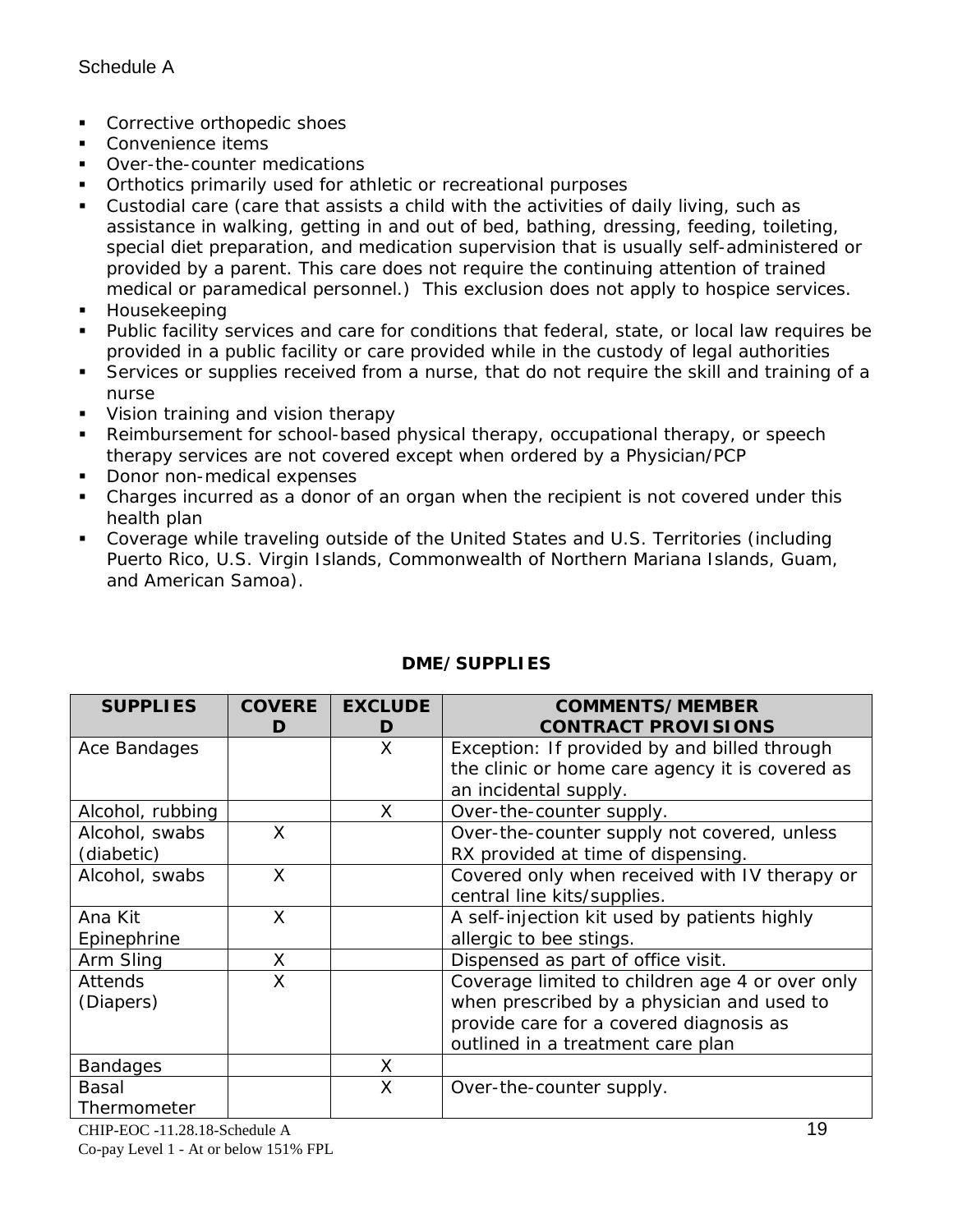| <b>SUPPLIES</b>                                | <b>COVERE</b><br>D              | <b>EXCLUDE</b><br>D     | <b>COMMENTS/MEMBER</b><br><b>CONTRACT PROVISIONS</b>                                                                                                                                                    |
|------------------------------------------------|---------------------------------|-------------------------|---------------------------------------------------------------------------------------------------------------------------------------------------------------------------------------------------------|
| Batteries-<br>initial                          | X                               |                         | For covered DME items                                                                                                                                                                                   |
| Batteries-                                     | X                               |                         | For covered DME when replacement is                                                                                                                                                                     |
| replacement                                    |                                 |                         | necessary due to normal use.                                                                                                                                                                            |
| <b>Betadine</b>                                |                                 | X                       | See IV therapy supplies.                                                                                                                                                                                |
| <b>Books</b>                                   |                                 | $\overline{\mathsf{x}}$ |                                                                                                                                                                                                         |
| Clinitest                                      | X                               |                         | For monitoring of diabetes.                                                                                                                                                                             |
| <b>Colostomy Bags</b>                          |                                 |                         | See Ostomy Supplies.                                                                                                                                                                                    |
| Communication<br><b>Devices</b>                |                                 | $\mathsf{X}% _{0}$      |                                                                                                                                                                                                         |
| Contraceptive<br>Jelly                         |                                 | X                       | Over-the-counter supply. Contraceptives are<br>not covered under the plan.                                                                                                                              |
| <b>Cranial Head</b><br>Mold                    |                                 | $\mathsf{X}$            |                                                                                                                                                                                                         |
| <b>Dental Devices</b>                          | X                               |                         | Coverage limited to dental devices used for the<br>treatment of craniofacial anomalies, requiring<br>surgical intervention.                                                                             |
| <b>Diabetic</b><br><b>Supplies</b>             | X                               |                         | Monitor calibrating solution, insulin syringes,<br>needles, lancets, lancet device, and glucose<br>strips.                                                                                              |
| Diapers/<br>Incontinent<br>Briefs/Chux         | X                               |                         | Coverage limited to children age 4 or over only<br>when prescribed by a physician and used to<br>provide care for a covered diagnosis as<br>outlined in a treatment care plan                           |
| Diaphragm                                      |                                 | X                       | Contraceptives are not covered under the plan.                                                                                                                                                          |
| <b>Diastix</b>                                 | Χ                               |                         | For monitoring diabetes.                                                                                                                                                                                |
| Diet, Special                                  |                                 | X                       |                                                                                                                                                                                                         |
| <b>Distilled Water</b>                         |                                 | $\overline{\mathsf{x}}$ |                                                                                                                                                                                                         |
| Dressing<br>Supplies/<br><b>Central Line</b>   | X                               |                         | Syringes, needles, Tegaderm, alcohol swabs,<br>Betadine swabs or ointment, tape. Many times<br>these items are dispensed in a kit when<br>includes all necessary items for one dressing<br>site change. |
| Dressing<br>Supplies/<br>Decubitus             | X                               |                         | Eligible for coverage only if receiving covered<br>home care for wound care.                                                                                                                            |
| Dressing<br>Supplies/Periph<br>eral IV Therapy | $\times$                        |                         | Eligible for coverage only if receiving home IV<br>therapy.                                                                                                                                             |
| Dressing<br>Supplies/Other                     |                                 | X                       |                                                                                                                                                                                                         |
| Dust Mask                                      |                                 | X                       |                                                                                                                                                                                                         |
| Ear Molds                                      | $\frac{\mathsf{X}}{\mathsf{X}}$ |                         | Custom made, post inner or middle ear surgery                                                                                                                                                           |
| Electrodes                                     |                                 |                         | Eligible for coverage when used with a covered<br>DME.                                                                                                                                                  |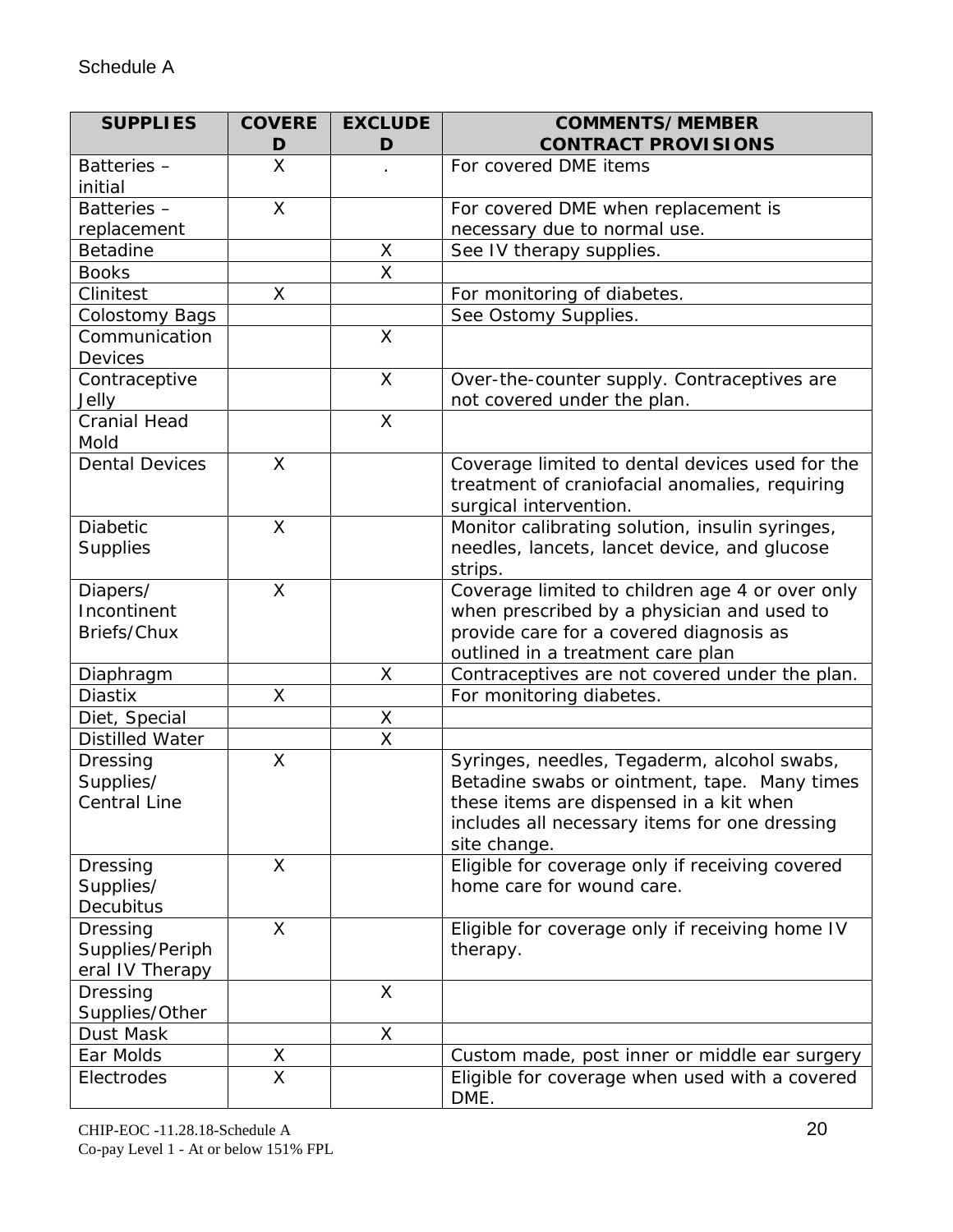| <b>SUPPLIES</b>  | <b>COVERE</b> | <b>EXCLUDE</b> | <b>COMMENTS/MEMBER</b>                                                                |
|------------------|---------------|----------------|---------------------------------------------------------------------------------------|
|                  | D             | D              | <b>CONTRACT PROVISIONS</b>                                                            |
| Enema Supplies   |               | $\sf X$        | Over-the-counter supply.                                                              |
| Enteral          | X             |                | Necessary supplies (e.g., bags, tubing,                                               |
| <b>Nutrition</b> |               |                | connectors, catheters, etc.) are eligible for                                         |
| <b>Supplies</b>  |               |                | coverage. Enteral nutrition products are not                                          |
|                  |               |                | covered except for those prescribed for                                               |
|                  |               |                | hereditary metabolic disorders, a non-function                                        |
|                  |               |                | or disease of the structures that normally                                            |
|                  |               |                | permit food to reach the small bowel, or                                              |
|                  |               |                | malabsorption due to disease                                                          |
| Eye Patches      | X             |                | Covered for patients with amblyopia.                                                  |
| Formula          |               | X              | Exception: Eligible for coverage only for chronic                                     |
|                  |               |                | hereditary metabolic disorders a non-function                                         |
|                  |               |                | or disease of the structures that normally                                            |
|                  |               |                | permit food to reach the small bowel; or                                              |
|                  |               |                | malabsorption due to disease (expected to last                                        |
|                  |               |                | longer than 60 days when prescribed by the                                            |
|                  |               |                | physician and_authorized by plan.) Physician                                          |
|                  |               |                | documentation to justify prescription of formula                                      |
|                  |               |                | must include:                                                                         |
|                  |               |                | Identification of a metabolic disorder,                                               |
|                  |               |                | dysphagia that results in a medical need                                              |
|                  |               |                | for a liquid diet, presence of a                                                      |
|                  |               |                | gastrostomy, or disease resulting in                                                  |
|                  |               |                | malabsorption that requires a medically                                               |
|                  |               |                | necessary nutritional product                                                         |
|                  |               |                | Does not include formula:                                                             |
|                  |               |                | For members who could be sustained on                                                 |
|                  |               |                | an age-appropriate diet.<br>Traditionally used for infant feeding                     |
|                  |               |                | In pudding form (except for clients with                                              |
|                  |               |                | documented oropharyngeal motor                                                        |
|                  |               |                |                                                                                       |
|                  |               |                | dysfunction who receive greater than 50<br>percent of their daily caloric intake from |
|                  |               |                | this product)                                                                         |
|                  |               |                | For the primary diagnosis of failure to                                               |
|                  |               |                | thrive, failure to gain weight, or lack of                                            |
|                  |               |                | growth or for infants less than twelve                                                |
|                  |               |                | months of age unless medical necessity is                                             |
|                  |               |                | documented and other criteria, listed                                                 |
|                  |               |                | above, are met.                                                                       |
|                  |               |                | Food thickeners, baby food, or other regular                                          |
|                  |               |                | grocery products that can be blenderized and                                          |
|                  |               |                | used with an enteral system that are not                                              |
|                  |               |                | medically necessary, are not covered,                                                 |
|                  |               |                | regardless of whether these regular food                                              |
|                  |               |                | products are taken orally or parenterally.                                            |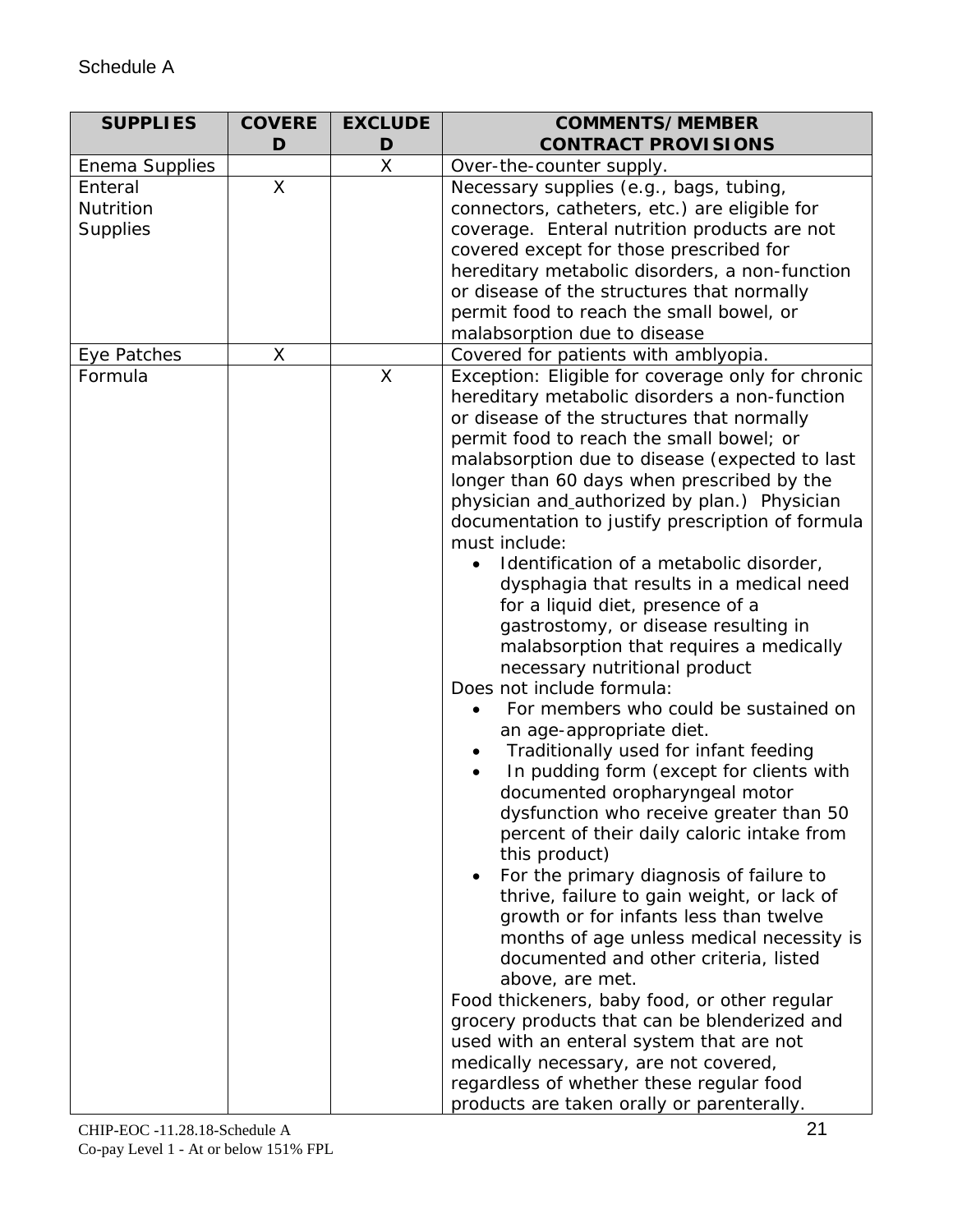| <b>SUPPLIES</b>                        | <b>COVERE</b><br>D      | <b>EXCLUDE</b><br>D | <b>COMMENTS/MEMBER</b><br><b>CONTRACT PROVISIONS</b>                        |
|----------------------------------------|-------------------------|---------------------|-----------------------------------------------------------------------------|
| Gloves                                 |                         | X                   | Exception: Central line dressings or wound                                  |
|                                        |                         |                     | care provided by home care agency.                                          |
| Hydrogen                               |                         | $\mathsf{X}$        | Over-the-counter supply.                                                    |
| Peroxide                               |                         |                     |                                                                             |
| Hygiene Items                          |                         | X                   |                                                                             |
| Incontinent                            | X                       |                     | Coverage limited to children age 4 or over only                             |
| Pads                                   |                         |                     | when prescribed by a physician and used to                                  |
|                                        |                         |                     | provide care for a covered diagnosis as                                     |
|                                        |                         |                     | outlined in a treatment care plan                                           |
| Insulin Pump                           | X                       |                     | Supplies (e.g., infusion sets, syringe reservoir                            |
| (External)                             |                         |                     | and dressing, etc.) are eligible for coverage if                            |
| <b>Supplies</b>                        | X                       |                     | the pump is a covered item.                                                 |
| Irrigation Sets,<br><b>Wound Care</b>  |                         |                     | Eligible for coverage when used during covered<br>home care for wound care. |
| Irrigation Sets,                       | X                       |                     | Eligible for coverage for individual with an                                |
| Urinary                                |                         |                     | indwelling urinary catheter.                                                |
| IV Therapy                             | X                       |                     | Tubing, filter, cassettes, IV pole, alcohol                                 |
| <b>Supplies</b>                        |                         |                     | swabs, needles, syringes and any other related                              |
|                                        |                         |                     | supplies necessary for home IV therapy.                                     |
| K-Y Jelly                              |                         | X                   | Over-the-counter supply.                                                    |
| Lancet Device                          | Χ                       |                     | Limited to one device only.                                                 |
| Lancets                                | X                       |                     | Eligible for individuals with diabetes.                                     |
| Med Ejector                            | X                       |                     |                                                                             |
| Needles and                            |                         |                     | See Diabetic Supplies                                                       |
| Syringes/                              |                         |                     |                                                                             |
| Diabetic                               |                         |                     |                                                                             |
| Needles and                            |                         |                     | See IV Therapy and Dressing Supplies/Central<br>Line.                       |
| Syringes/IV and<br><b>Central Line</b> |                         |                     |                                                                             |
| Needles and                            | X                       |                     | Eligible for coverage if a covered IM or SubQ                               |
| Syringes/Other                         |                         |                     | medication is being administered at home.                                   |
| Normal Saline                          |                         |                     | See Saline, Normal                                                          |
| Novopen                                | Χ                       |                     |                                                                             |
| Ostomy                                 | $\overline{\mathsf{X}}$ |                     | Items eligible for coverage include: belt,                                  |
| <b>Supplies</b>                        |                         |                     | pouch, bags, wafer, face plate, insert, barrier,                            |
|                                        |                         |                     | filter, gasket, plug, irrigation kit/sleeve, tape,                          |
|                                        |                         |                     | skin prep, adhesives, drain sets, adhesive                                  |
|                                        |                         |                     | remover, and pouch deodorant.                                               |
|                                        |                         |                     | Items not eligible for coverage include:                                    |
|                                        |                         |                     | scissors, room deodorants, cleaners, rubber                                 |
|                                        |                         |                     | gloves, gauze, pouch covers, soaps, and                                     |
| Parenteral                             | X                       |                     | lotions.<br>Necessary supplies (e.g., tubing, filters,                      |
| Nutrition/                             |                         |                     | connectors, etc.) are eligible for coverage when                            |
| <b>Supplies</b>                        |                         |                     | the Health Plan has authorized the parenteral                               |